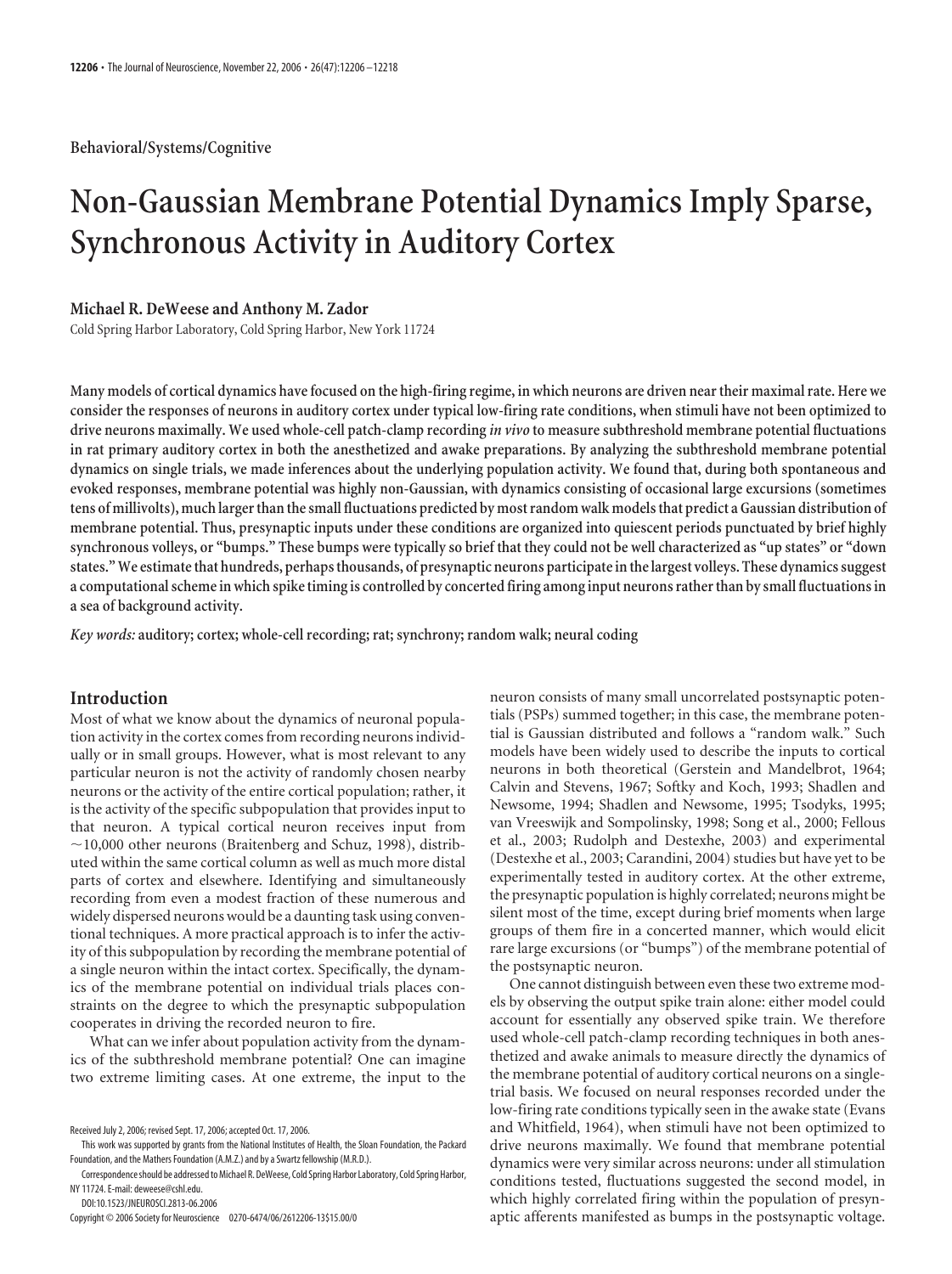These dynamics are compatible with computational schemes in which spike timing is precisely controlled by concerted firing in other neurons.

# **Materials and Methods**

To study the single-trial dynamics of membrane potential fluctuations in auditory cortex, we presented brief pure-tone pips as well as long pure tones of different frequencies and fixed intensity while recording from neurons in the auditory cortex of rats; silent epochs were analyzed as well. As described previously (DeWeese and Zador, 2004), we used *in vivo* whole-cell patch-clamp methods (Ferster and Jagadeesh, 1992; Metherate and Ashe, 1993; Nelson et al., 1994; Hirsch et al., 1995; Borg-Graham et al., 1998; Moore and Nelson 1998; Zhu and Connors, 1999) to record the PSPs in the intact animal. The main analyses are based on  $n = 35$ neurons recorded in anesthetized animals; in addition, we recorded  $n =$ 5 neurons in awake animals.

#### *Quantifying bump duration*

We quantified the duration of bumps in the membrane potential by measuring the width at half-maximum for every bump that was at least 10 mV tall as measured relative to the rest potential. For the "short-tone protocol," the rest potential for each trace was estimated by first taking the mean of the membrane potential during the 15 ms preceding each tone onset and then taking the median across all of these pre-tone values. For the "long-tone protocol" and the "silent protocol," we estimated the rest potential for each 4 s trace by taking the fifth percentile value of the membrane potential across the trace. Before computing bump statistics for the long-tone data, we excised the initial 250 ms from each trace to ensure that they reflected the steady-state behavior of the neuron during prolonged tone presentation rather than the transient stimulus onset response; trials concluded at tone termination so that OFF responses were also excluded from the long-tone protocol. We distinguished between "tone-evoked" and "spontaneous" bumps within the short-tone protocol by designating as "tone-evoked" all bumps crossing threshold between 10 and 100 ms after the onset of any of the 25-ms-duration tones.

The number reported in the text is the maximum bump width for each neuron, averaged across neurons from all four stimulus conditions (maximum width of bumps,  $54.6 \pm 3.3$  ms;  $n = 30$  neurons, 2 stimulus conditions per neuron; all quantities are mean  $\pm$  SE unless otherwise specified). Broken down by stimulation protocol, the maximum width of tone-evoked bumps during the short-tone protocol was  $37 \pm 4$  ms,  $n =$ 16 cells; spontaneous bumps during the short-tone protocol was  $48 \pm 8$ ms,  $n = 16$  cells; the long-tone protocol was  $71 \pm 5$  ms,  $n = 14$  cells; and the silent protocol was  $66 \pm 5$  ms,  $n = 14$ .

#### *Random walk model*

We made use of three variants of a "random walk model" that integrated unitary inputs to produce an output voltage trace.

*Excitation only model.* The input for the simplest of these variants (see Fig. 5*b*) consisted of purely excitatory (i.e., positive) unitary events, with a time course  $q_{syn}(t)$ ; the arrival time of each of these unitary events was statistically independent of all the others, and they occurred at a constant rate so that they obeyed a homogeneous Poisson process. We can write the time-dependent voltage,  $v(t)$ , generated by this model as follows:

$$
v=q_{syn}*z,
$$

where *z*(*t*) is an instantiation of a homogeneous Poisson process with rate  $\lambda_e$ , and \* denotes convolution,

$$
v(t) = \int q_{syn}(\tau) z(t - \tau) d\tau.
$$

The excitatory event rate,  $\lambda_e$ , is the only free parameter in this model, which we fit to the difference between the mean voltage of the data trace and the rest potential of the neuron. (We used the voltage corresponding to the fifth percentile of the membrane potential histogram as the rest potential of the neuron, although the results were insensitive to this

choice for all variants of the random walk model.) For the instantiation of the model shown in Figure 5*b*, we used unitary events [miniature EPSPs (mEPSPs)] that were 0.4 mV at the peak, with a 10 ms exponential decay. Therefore, each event contributed a finite area of 4 (millivolts)  $\times$  (milliseconds) to the resulting output voltage trace. Thus, to fit the 1.3 mV mean of the recorded trace, we set the event rate to  $\sim$  0.33 events/ms.

*Excitation and inhibition model.* We next considered a model that included both excitatory inputs and inhibitory inputs (see Figs. 5*c*, 6*a*,*b*):

$$
v = q_{syn} * z_e - q_{syn} * z_i,
$$

where  $z_e(t)$  and  $z_i(t)$  are instantiations of point processes drawn form Poisson processes with the mean rate given by the excitatory and inhibitory event rates,  $\lambda_e$  and  $\lambda_i$ , respectively.

For a Poisson process, the mean of the number of events per time bin is equal to the variance in the event count in the same bin, and we chose inhibitory events that were the same magnitude as the excitatory events but opposite in sign. Thus, we could simultaneously fit the mean,  $\mu$ , of the data trace, which was proportional to the difference between the event rates:

$$
\mu = (\lambda_{\rm e} - \lambda_{\rm i})q
$$

and the variance of the trace,  $\sigma^2$ , which was proportional to the sum of the event rates:

$$
\sigma^2 = (\lambda_e + \lambda_i)q^2,
$$

where  $q$  is the integrated contribution from one unitary event,  $q_{syn}$ , divided by the unit time step. Note that the mean and variance of the measured whole-cell records were measured across time for each trace rather than across trials.

*Rate modulated excitation and inhibition model.* Finally, we allowed the Poisson rate parameters  $\lambda_{\rm e}$  and  $\lambda_{\rm i}$  to vary with time (with the timescale,  $\tau$ , specified) (see Fig. 5*d*,*e*). Essentially, we fit this rate-modulated random walk model to the measured voltage traces by fitting both rate parameters at every time point to the mean and variance of a short segment (of length ) of the trace centered on that time point. However, occasionally, the variance for a segment was less than what the "excitation only model" would give once the mean was fit perfectly; adding inhibitory events can only decrease the mean and increase the variance, so in these cases, we set the inhibitory rate to 0.

For Figure 5, *d* and *e*, we wanted to fit the model as well as possible to the features in the data, so the algorithm was modified to perform something very close to a proper deconvolution. Specifically, as the algorithm stepped from time point to time point, it accounted for the contribution to the mean of the model trace resulting from the tails of unitary events that began before the current segment, and it discounted the contribution to the mean resulting from the loss of tails passing out of the current segment. Unfortunately, there are (well known) oscillatory instabilities that arise during convolution when an algorithm attempts to correct for mistakes made on previous time steps attributable to overfitting features of the data that are much finer than the unitary events in the model. To avoid this, we only added inhibitory events when the actual mean value (i.e., the mean value before accounting for the contributions to the model trace from tails of events occurring before the current segment) was negative or when the variance of the current segment was greater than the best fit of the excitation only model.

#### *Kurtosis analysis*

We quantified the agreement between the excitation and inhibition (E&I) variant of the random walk model and each 4 s voltage trace from our dataset by computing the kurtosis of each trace; specifically, we computed the "sample kurtosis excess," defined as the ratio of the fourth central moment divided by the fourth power of the SD, minus three (the value expected for a Gaussian distribution):

kurtosis = 
$$
n \sum_{i}^{n} (\nu_i - \nu_{\text{mean}})^4 / (\sum_{i}^{n} (\nu_i - \nu_{\text{mean}})^2)^2 - 3
$$
,

where *n* is the number of sample points in the trace,  $v_i$  is the voltage measured at the *i*th sample point, and  $v_{\text{mean}}$  is the mean value of the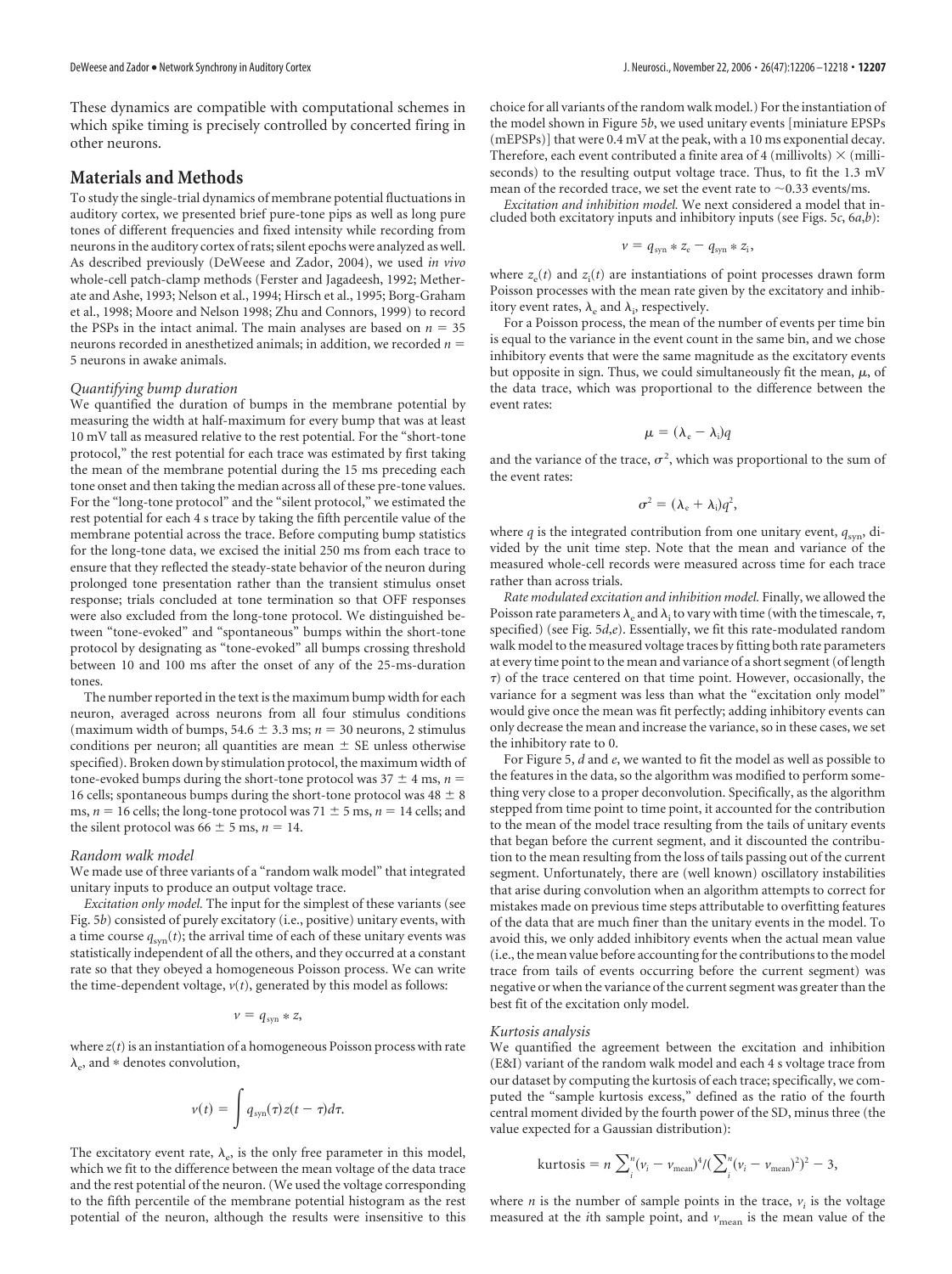voltage across the trace. Before computing the kurtosis of the long-tone data, we excised the initial 250 ms from each trace to ensure that the kurtosis reflected the steady-state behavior of the neuron during prolonged tone presentation rather than the transient stimulus onset response; trials concluded at tone termination so that OFF responses were also excluded from the long-tone protocol.

Within each stimulation protocol, many factors contributed to the variability in the measured kurtosis form one trace to the next. Unsurprisingly, the predominant source of this variability was whether or not a large, spontaneous bump appeared during that 4 s period. Accordingly, kurtosis rose with increasing trace length, which increased the probability of the occurrence of a large event on any given trace (short tones, kurtosis of 23.6  $\pm$  5.8,  $n = 17$  neurons, 8 s traces; silent epochs, kurtosis of 25.7  $\pm$  4.7,  $n = 18$  neurons, 9 s traces; all quantities are mean  $\pm$  SE unless otherwise specified). Note that longer records were more susceptible to slow-change electrode drift, slow movement artifacts attributable to pulmonary and cardiac pulsations, recording instabilities, etc., which typically have the effect of decreasing the kurtosis, because they smear out the strong peak in the mean of the voltage histogram near the resting potential of the cell.

#### *Estimation of the presynaptic firing rate*

We will make an order-of-magnitude estimate of the number of presynaptic neurons responsible for a typical synchronous volley (see Fig. 7). This procedure will involve four steps. First, based on previous voltageclamp measurements from a similar population of neurons (Wehr and Zador, 2003, their Fig. 1*d*), we will model the relationship between the recorded membrane potential and the waveforms of the (unobserved) underlying excitatory and inhibitory conductances. To a first approximation, conductance and voltage follow very similar time courses, with a conversion factor of  $\sim$ 1 nS/mV for both the excitatory and inhibitory contributions; a minor refinement is to delay the onset of the inhibitory conductance by  $\sim$  2.5 ms and slightly hasten the decay of each curve relative to the voltage trace, but these subtleties will not affect our orderof-magnitude estimates. Thus, accepting this relationship by fiat, we can estimate the hidden time course of both excitatory and inhibitory conductances based on our present measurements of membrane potential.

Second, we must model the canonical waveform for each unitary synaptic event. In one study (Stevens and Zador, 1998), spontaneous miniature EPSCs (mEPSCs) recorded in cortical neurons had a mean value of 6.4 pA, consistent with other *in vitro* (Gil et al., 1999) and *in vivo* (DeWeese and Zador, 2004) studies. Accordingly, we will assume mEPSCs to be 6 pA tall, with a 3 ms exponential decay. Note that recording spontaneous mEPSCs in tetrodotoxin (TTX) tends to undercount the number of very small mEPSCs, which fall below the detection threshold and into the noise, suggesting that the actual number of active synapses might be greater than our estimate.

Third, we need a way to relate our conductance waveforms to our canonical mEPSC. For a holding potential of  $-60$  mV, the mean size of an mEPSC is close to 6 pA (Stevens and Zador, 1998; Gil et al., 1999), corresponding to a conductance change of approximately (6 pA)/(60  $mV$ ) = 0.1 nS:

$$
I = (V - E) gsyn
$$

$$
= (-60 - 0) gsyn
$$

$$
= -6 pA,
$$

where *I* is the value of the current at the peak of the mEPSC. We now use this conversion factor, (0.1 nS)/(6 pA), to rescale our canonical mEPSC waveform from units of current to units of conductance.

Finally, we compute the number of unitary events required at every time step to sum to our estimate for the full excitatory conductance time course. To convert this to a firing rate of presynaptic neurons, we need to choose a value for the probability of release, *p*, which is the probability that a synapse will release neurotransmitter given that an action potential has invaded the nerve terminal. We chose  $p = 1$  for Figure 7*b* and all numerical estimates in the text, which is likely to cause us to underestimate the number of active presynaptic fibers given the much lower values

for *p* that are often reported at neocortical (Castro-Alamancos and Connors, 1997) and hippocampal (Dobrunz and Stevens, 1997; Huang and Stevens 1997; Murthy et al., 1997) (see also Castro-Alamancos and Connors, 1996) synapses. Release probability is different at different synapses, with most synapses showing very low probability, particularly during periods of high firing that elicit synaptic depression. In addition, our estimate for the size of the mean mEPSC is probably an overestimate attributable to the difficulty in observing the smallest events, which would also lead to an underestimate of the number of neurons participating in a synchronous volley. It should be noted that our methods cannot distinguish whether input synchrony arises from correlated firing across distinct presynaptic neurons or across synapses driven by a single presynaptic neuron making many contacts, as at the neuromuscular junction. However, connections in cortex are often quite weak (Atzori et al., 2001), although in layer 5 especially, strong connections are not uncommon (Markram et al., 1997; Song et al., 2005).

#### *Stimuli*

Stimulus delivery followed essentially the same protocol as described previously (DeWeese et al., 2003; DeWeese and Zador, 2004), with the exception that here we presented tones of two different durations; we also analyzed silent epochs in the present study. The stimuli used for the short-tone protocol consisted of 25 ms pure-tone pips of 32 different frequencies (logarithmically spaced between 2 kHz and 46731 Hz) with 5 ms 0 –100% cosine-squared ramps applied to the onset and termination of each pip. All 32 tones were repeatedly presented at 65 dB in a fixed pseudorandom order at a rate of 2 tones/s. The long-tone protocol consisted of 4-s-duration pure tones of 56 different frequencies (logarithmically spaced between 1 kHz and 45255 Hz) with 5 ms 10 –90% cosinesquared ramps applied to tone onsets and terminations. All 56 tones were presented in a pseudorandom order with silent gaps of either 1 or 13 s duration between them; 4-s-duration periods that occurred at least 1 s after the termination of a tone were used for the "silent" kurtosis analysis. All experiments were conducted in a double-walled sound booth (Industrial Acoustics Company, Bronx, NY). Free-field stimuli were presented using a System II (Tucker-Davis Technologies, Gainesville, FL) running on a host personal computer connected to an amplifier (Stax SRM 313), which drove a calibrated electrostatic speaker (Stax SR303). The speaker was placed 6 cm to the right of, and at the same elevation as, the rat's head. The head was rotated to the right by an angle between 60 and 90° about the rostrocaudal axis, so that the plane of the craniotomy was nearly horizontal. For the unanesthetized recording shown in Figure 2*c*, the rat's head was held upright, so that the animal's right ear directly faced the speaker, which was placed 6 cm away from the head; for this recording, the stimuli followed the short-tone protocol, except that the tones were 100 ms in duration.

#### *Surgery*

Sprague Dawley rats (17–25 d old) were anesthetized in strict accordance with the National Institutes of Health guidelines as approved by the Cold Spring Harbor Laboratory Animal Care and Use Committee. Pentobarbital (65 mg/kg) was used for the six neurons (from five animals) recorded after TTX application (see below, TTX application) and for the 17 neurons (from nine animals) recorded during the short-tone protocol. Diazepam (5 mg/kg) was also used in three of the later cases, but it did not make a statistically significant difference in the measured kurtosis (pentobarbital with diazepam, kurtosis of  $12.1 \pm 10.4$ ,  $n = 3$  neurons; pentobarbital without diazepam,  $26.1 \pm 6.6$ ,  $n = 14$  neurons). We therefore pooled these data for the group statistics. For the 18 neurons (from five animals) recorded during silence and the long-tone protocol, recordings were performed under ketamine (60 mg/kg) and medetomedine (0.50 mg/kg). We found no significant difference between the kurtosis measured during the three protocols not involving TTX (pentobarbital/short tones, kurtosis of 15.2  $\pm$  3.5,  $n = 17$  neurons; ketamine/long tones, kurtosis of 9.5  $\pm$  2.2,  $n = 18$  neurons; ketamine/silence, kurtosis of  $14.4 \pm 3.0$ ,  $n = 18$  neurons).

After the animal was deeply anesthetized, it was placed in a custom naso-orbital restraint that left the ears free and clear. Local anesthetic was applied to the scalp, and a  $1 \times 2$  mm craniotomy and duratomy were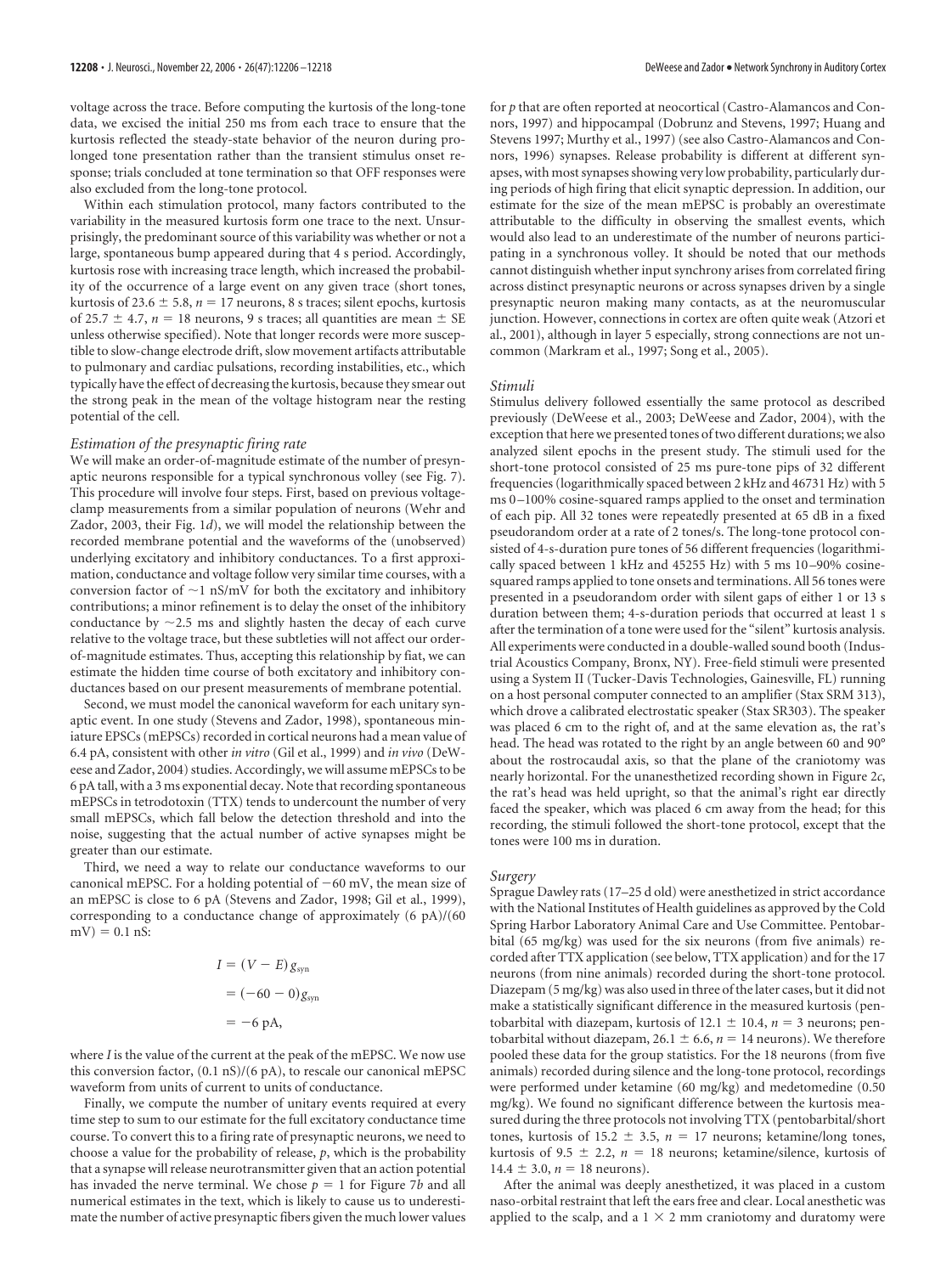performed above the left auditory cortex. A cisternal drain was performed before the craniotomy. Before the introduction of electrodes, the cortex was covered with physiological buffer (in mM: 127 NaCl, 25  $Na_2CO_3$ , 1.25 NaH<sub>2</sub>PO<sub>4</sub>, 2.5 KCl, 1 MgCl<sub>2</sub>, and 25 glucose) mixed with 1.5% agar. Temperature was monitored rectally and maintained at 37°C using a feedback-controlled blanket (Harvard Apparatus, Holliston, MA). Breathing and response to noxious stimuli were monitored throughout the experiment, and supplemental dosages of pentobarbital or ketamine were provided when required.

For the cell shown in Figure 2*c*, which was recorded in the awake condition, a craniotomy and duratomy were performed under ketamine and medetomedine as described above, except that no stereotaxic frame was used. The area surrounding the craniotomy was then protected with a plastic well with removable screw cap, and the cortical surface was covered with Kwik-Cast (World Precision Instruments, Sarasota, FL) between recording sessions. An aluminum head post was attached to the skull with Relyx Luting Cement (3M ESPE, St. Paul, MN). A silver chloride ground wire was implanted subcutaneously on the back of the animal. The rat was allowed at least 24 h of recovery time before the first recording session. During the recording session, the head post was fixed in the head-post holder and the animal was standing inside a hard plastic tube, which provided a loose restraint for body movements. The plastic cap and Kwik-Cast were removed, and the cortex was covered with physiological buffer as for the anesthetized recordings. Recording sessions lasted for a maximum of 4 h. During the recording sessions, the animal stood fairly motionless some of the time and occasionally moved its limbs, whisked, groomed, etc.

# *Whole-cell patch-clamp recording*

We used standard blind whole-cell patch-clamp recording techniques, modified from brain slice recordings (Stevens and Zador, 1998). Membrane potential was sampled at either 4 or 10 kHz in current-clamp mode  $(I = 0)$  using an Axopatch 200B amplifier (Molecular Devices, Palo Alto, CA) with no on-line series resistance compensation. Data were acquired using either an Igor (WaveMetrics, Lake Oswego, OR)-based system written by Dr. Bernardo Sabatini (Harvard Medical School, Boston, MA) or a Matlab (MathWorks, Natick, MA)-based system, controlling a National Instruments (Austin, TX) card on a Dell personal computer (Dell Computer Company, Round Rock, TX). For some whole-cell recordings, recording pipettes were filled with an internal solution consisting of the following: 10 mm KCl, 140 mm K-gluconate, 10 mm HEPES, 2 mm MgCl<sub>2</sub>, 0.05 mm CaCl<sub>2</sub>, 4 mm Mg-ATP, 0.4 mm Na<sub>2</sub>-GTP, 10 mm Na<sub>2</sub>phosphocreatine, 10 mM BAPTA, and 1% biocytin, pH 7.25, diluted to 290 mOsm. The remaining recordings had an additional 1% biocytin but did not include the 10 mM KCl. The fast sodium channel blocker QX-314 [5 mM; *N*-(2,6-dimethylphenyl)-3,3-diethylpentamide], which also blocks some other activity-evoked conductances, was added to the intracellular solution to block sodium channels and therefore prevent spiking. Consequently, spiking was rare in these neurons; when a spike did occur, the 7 ms waveform beginning 1 ms before the onset of the spike was removed from the full record before the kurtosis was calculated. QX-314 was not used for the recordings after TTX application, nor was it used for the unanesthetized recording shown in Figure 2*c*. Electrodes were pulled from filamented, thin-walled borosilicate glass (1.5 mm outer diameter, 1.17 mm inner diameter; World Precision Instruments) on a vertical Narishige (Tokyo, Japan) two-stage puller. Resistance to bath was 3–5  $M\Omega$  before seal formation. Recordings were performed throughout auditory cortex at electrode depths ranging from 140 to 834  $\mu$ m below the cortical surface.

Of the 43 neurons recorded for the kurtosis analysis, 35 (from 14 animals) passed our criteria for inclusion: recordings had to be very stable for at least one 8 s trial; trials affected by electrode drift or appreciable motion artifacts resulting from pulmonary or cardiac pulsations were not included in the analysis; and the resting potential had to be at or below  $-55$  mV, corrected for the liquid junction potential, which we calculated to be 12 mV for our internal solution. Of the 21 neurons recorded after TTX application, six recordings (from five animals) had sufficiently low recording noise to allow unambiguous detection of mEPSPs.

# *TTX application*

For the recordings performed after the pharmacological removal of presynaptic input correlations, a standing pool of 1.0 mm TTX in a physiological buffer (see above, Surgery) was applied to the surface of the cortex while playing 65 dB stimuli (short-tone stimulation protocol; see above, Stimuli) and monitoring the local field potential (LFP) recorded with a patch electrode  $\sim$  700  $\mu$ m below the cortical surface. Whole-cell recordings were only attempted after complete abolition of all evoked and spontaneous LFP responses. As is commonly done when measuring miniature PSPs *in vitro*, we used TTX to prevent spiking in any of the presynaptic fibers of the neuron. Subsequently, the only PSPs we observed were attributable to the stochastic, spontaneous release of individual synaptic vesicles. Spontaneous release events are statistically independent; thus, if the collective spontaneous event rate is high enough across the population of synapses, fluctuations in the membrane potential attributable to the simultaneous release of multiple vesicles results in a random walk, with a Gaussian distributed histogram of membrane potential values.

# **Results**

# **Random walk models**

The inputs that provide the synaptic drive to any given cortical neuron arise mainly from the spiking outputs of other cortical neurons. In theoretical work, it is often assumed that the statistical properties of these cortical inputs are identical. The appeal of this simple assumption is that it can give rise to analytically tractable models that make quantitative and testable predictions. Specifically, a broad class of such models predict that many small postsynaptic potentials summate to give rise to membrane trajectories that follow a random walk (Tuckwell, 1988; Softky and Koch, 1993).

To make these ideas concrete, consider a simple model of a neuron integrating synaptic inputs from a large population of other neurons. In this model, responses from individual presynaptic inputs are summed together to produce the membrane potential at that moment, as illustrated in Figure 1*a* for a pair of inputs. How might this look when many inputs are simultaneously active? One can imagine two extreme limiting cases. In the first case, the activity of the presynaptic subpopulation is completely uncorrelated (i.e., Poisson) both in time and across neurons; the timing of synaptic events in this case would resemble the ticks of a Geiger counter. This situation would result in a highly variable (Gaussian) membrane potential that undergoes a random walk (Fig. 1*b*) (Tuckwell, 1988), provided that the synaptic event rate is sufficiently high for the conditions of the central limit theorem to be met, as would likely be the case if the random fluctuations were sufficiently large to cause spiking. This model and close variants have been widely used to describe the inputs to cortical neurons in both theoretical (Gerstein and Mandelbrot, 1964; Calvin and Stevens, 1967; Softky and Koch, 1993; Shadlen and Newsome, 1994, 1995; Tsodyks 1995; van Vreeswijk and Sompolinsky, 1998; Song et al., 2000; Fellous et al., 2003; Rudolph and Destexhe, 2003) and experimental (Destexhe et al., 2003; Carandini, 2004) studies, but it has yet to be experimentally tested in auditory cortex.

At the other extreme is the possibility that the presynaptic population is highly correlated: neurons might be silent most of the time, except during brief moments when large groups of them fire in a concerted manner, as schematized in Figure 1*c*. In this case, the postsynaptic membrane potential would sit at rest except for those brief moments of synchronous presynaptic activity that would elicit large excursions (or bumps) of the membrane potential of the postsynaptic neuron. Of course, it may be that auditory cortex operates in an intermediate regime that does not fit neatly into either of these categories.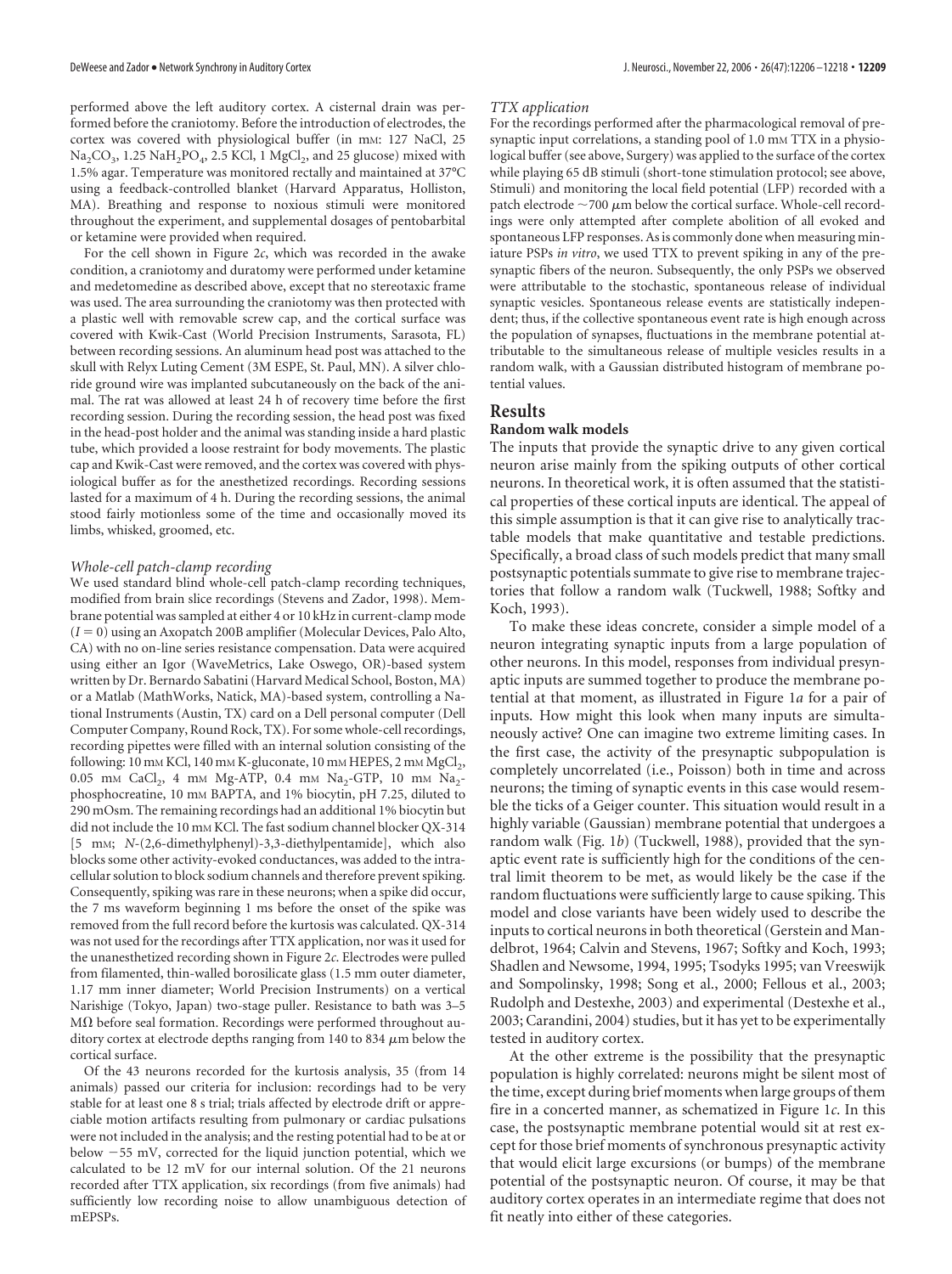

**Figure 1.** The dynamics of the membrane potential of a given cortical neuron *in vivo* provides a way of inferring activity among the network of neurons presynaptic to that neuron.  $a$ , In this simplified example, action potentials arriving at two synapses on the dendritic arbor of the recorded neuron each result in synaptic transmission, which in turn evokes a pair of unitary postsynaptic potentials. To a first approximation, the membrane potential of the cell is the sum of these two events, along with any other events that may have occurred. If the two synaptic events are nearly simultaneous, they can add and be seen as a single large event, whereas if they occurred at different times, they would be seen as two separate events. More generally, the degree to which spiking activity of the network of presynaptic afferents is correlated may be reflected in the dynamics of the recorded membrane potential. *b*, *c*, The same spike train can result from very dissimilar membrane potential dynamics. In *b*, the timing of each of the five spikes (top, gray) is determined by random, threshold-crossing fluctuations in the membrane potential (top, black) as it follows a highly stochastic, random walk that hovers just below the spike threshold, as one might expect if the synaptic inputs to the neuron are statistically independent of one another (bottom). In *c*, each spike from an identical spike train as in *b* results from tall bumps in the membrane potential, which would result if the synaptic inputs to the neuron were highly correlated in their activity (bottom).

Previous studies have compared the spike trains predicted from these models with the spike trains observed in the cortex, particularly in the visual cortex (Softky and Koch, 1993; Shadlen and Newsome, 1995, 1998; Troyer and Miller 1997). In the simplest random walk model (see Materials and Methods, Excitation only model), all inputs are assumed to be excitatory neurons. However, the spiking statistics predicted by the excitation only model are inconsistent with the observed statistics in middle temporal area MT and in other brain areas (Softky and Koch, 1993; Shadlen and Newsome, 1998). This inconsistency lead to variant models in which inputs consist of both excitatory and inhibitory synapses (Shadlen and Newsome, 1994, 1995; Bell et al., 1995; Troyer and Miller, 1997) (see Materials and Methods, Excitation and inhibition model); the addition of inhibitory inputs permitted the model to fit the observed low-order spike statistics. In one

common variant, excitatory and inhibitory inputs are "balanced," so that the membrane potential hovers just below threshold (van Vreeswijk and Sompolinsky 1996; Chance et al., 2002; Hertz et al., 2003).

Spiking data provide only an indirect means to assess such models, because, by definition, the spike-generating mechanism discards all of the information about the subthreshold membrane potential preceding the spike. The fact that a particular simple random walk model is compatible with an observed spike train is suggestive but not conclusive; many subthreshold trajectories are compatible with the same observed spike train (Fig. 1*b*,*c*). Distinguishing among different models thus requires other methods (Azouz and Gray, 1999; Carandini, 2004)

# **Subthreshold recordings in auditory cortex**

To gain insight into the network activity driving individual cortical neurons, we used *in vivo* whole-cell patch-clamp methods to record the membrane potential from neurons in the rat auditory cortex. Because we were interested in the synaptic inputs to the neuron under study rather than its spiking output, we blocked action potentials in the target neuron, but not other neurons in the circuit, by adding the sodium channel blocker QX-314 to the recording pipette. We considered both spontaneous and soundevoked activity. To study the activity of the network on a single trial rather than just its mean activity, we analyzed traces from individual trials rather than averaging across multiple stimulus presentations.

We began by recording responses to a series of short tones, consisting of 25-ms-duration pure tones presented twice per second (see Materials and Methods, Stimuli). As expected from previous results (Wehr and Zador, 2003; Zhang et al., 2003; DeWeese and Zador, 2004; Tan et al., 2004; Las et al., 2005), tone-evoked responses were brief and often occurred with a short latency immediately after the tone (Figs. 2*a1*, 3*a*). The response was well characterized as essentially flat, except for infrequent, but substantial, bumps. The overall response was consistent with a picture in which the neurons were typically silent except for specific moments when many inputs became active at once. We presumed that these moments of activity represented mainly some combination of thalamocortical and intracortical inputs.

We wondered whether the structure we observed (occasional bumps superimposed on a quiet background) was merely the result of the pulsatile stimulus protocol we had tested, which consisted of brief infrequent tone pips. We therefore tested two other stimulus protocols (see Materials and Methods, Stimuli): long tones (Figs. 2*a2*, 3*b*), consisting of 4-s-duration pure tones, and silence (Figs. 2*a3*, 3*c*). The resulting traces looked qualitatively similar to the responses elicited by brief tone pips. Specifically, they often contained well isolated bumps that rose slightly less steeply than the short-tone-evoked bumps but which were comparable in height. Thus, bumps were not solely attributable to stimulus transients but rather appeared to represent some manifestation of network dynamics.

We interpret these bumps as arising mainly from a concerted barrage of presynaptic activity rather than from postsynaptic nonlinearities such as dendritic sodium or calcium spikes, for at least three reasons. First, in many neurons, previous work has demonstrated that the synaptic current–voltage relationship is linear, and the inferred synaptic conductance can be used to predict the observed membrane voltage (Wehr and Zador, 2003). Second, the presence of QX-314 in the internal solution blocked not only the fast sodium channels but possibly other voltagesensitive channels as well (Talbot and Sayer, 1996; Deisz et al.,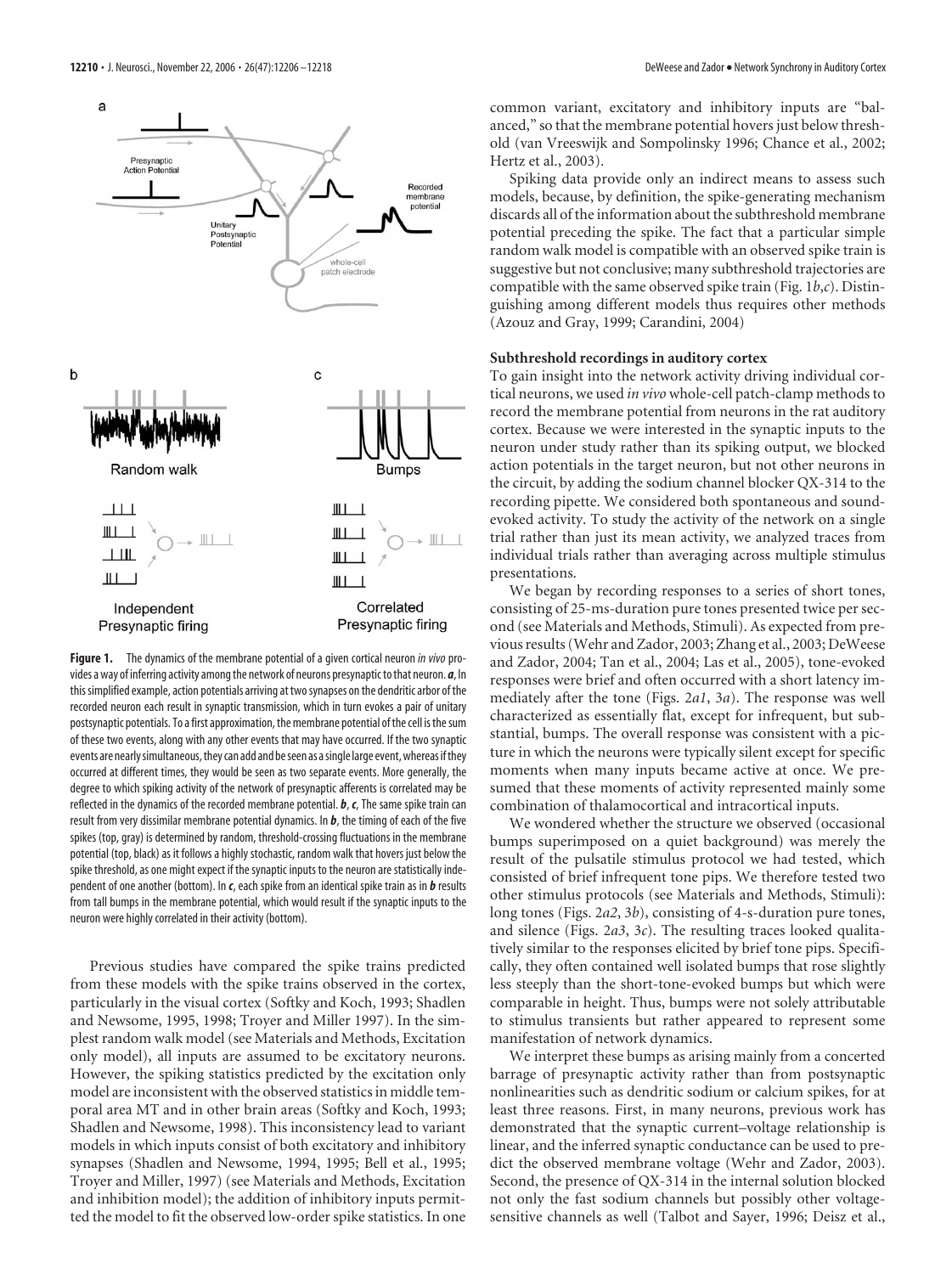

**Figure 2.** Membrane potential dynamics in auditory cortex do not resemble a random walk. *a1*, This 4 s example of a whole-cell patch-clamp recording from an auditory cortical neuron *in vivo*clearly exhibits the bumpy appearance ubiquitous in our dataset; QX-314, an intracellular fast sodium-channel blocker, was included in the patch pipette to prevent spiking as well as some other nonlinearities that can distort the relationship between synaptic activity and membrane potential. Throughout the trace, steeply rising peaks in the postsynaptic potentials follow most of the 65 dB, 25 ms tone pips (gray hash marks below the voltage trace; for stimulus protocol, see Materials and Methods), consistent with the occurrence of synchronous volleys of synaptic input. Aside from these narrow bumps, the membrane voltage remained close to the resting potential of the neuron. *a2*, These large excursions from rest were not restricted to stimulus transients. The stimulus here consisted of a 4-s-duration tone (gray bar beneath voltage trace), which began 15 ms following the far left of the trace. *a3*, Even in the absence of any auditory stimulation, the membrane potential displayed the same bumpy appearance, even long after the onset of the tone. *b*, As a control, we repeated these experiments after the topical application of TTX, a fast sodium channel blocker, to the cortical surface so as to abolish all presynaptic spiking and thus ensure the independence of synaptic events (see Materials and Methods, TTX application). As the expanded view of the trace demonstrates (bottom), the membrane potential does resemble a random walk in the absence of input correlations. We indicated two putative mEPSPs with asterisks. *c*, An example trace from an unanesthetized, head-restrained rat shows the same bumpy appearance as the records from anesthetized animals. The stimulus consisted of 100-ms-duration pure tones of 65 dB presented every 500 ms (gray hash marks below the voltage trace). Because QX-314 was not included in the patch pipette for this recording, the neuron sometimes fired action potentials. To allow comparison with the previous figures, we therefore median filtered [filter duration of 3 ms (Jagadeesh et al., 1997)] the trace to remove three spikes.



**Figure 3.** Throughout the neuronal population, membrane potential time courses looked "bumpy" under all stimulus conditions tested. Four-second-duration whole-cell records obtained during the presentation of 25-ms-duration tones (*a*, gray hash marks below traces), 4-s-duration tones (*b*; gray bar below traces), and silence (*c*) all display well isolated bumps superimposed on otherwise flat traces sitting at the resting potential of each neuron. For each record, the frequency histogram of membrane potential appears to the right of the corresponding trace; histograms are normalized to unit height, and the membrane potential values are uncorrected for the junction potential. Note the long tail and sharp peak of every distribution. Each of the 12 traces was recorded from a different neuron.

1997), presumably reducing the contribution of postsynaptic nonlinearities, but bumps were observed whether or not QX-314 was present. Finally, the bumps recorded intracellularly often co-occur with large network events, as confirmed previously by simultaneously recording the local field potential far  $(\sim 0.5 \text{ mm})$ from the whole-cell recording site (DeWeese and Zador, 2004).

For all three protocols, the duration of bumps was consistently brief. We quantified this by thresholding the membrane potential at 10 mV above resting potential and measuring the width at half the peak value for every bump that crossed threshold. The longest bump duration for every neuron was typically on the order of tens of milliseconds (maximum width of bumps, 54.6  $\pm$  3.3 ms;  $n = 30$  neurons; all quantities are mean  $\pm$  SE unless otherwise specified) (see Materials and Methods, Quantifying bump duration). Thus, these auditory cortex neurons did not show the bistable "two-state" behavior reported in other areas (Steriade et al., 1994; Wilson and Kawaguchi, 1996; Anderson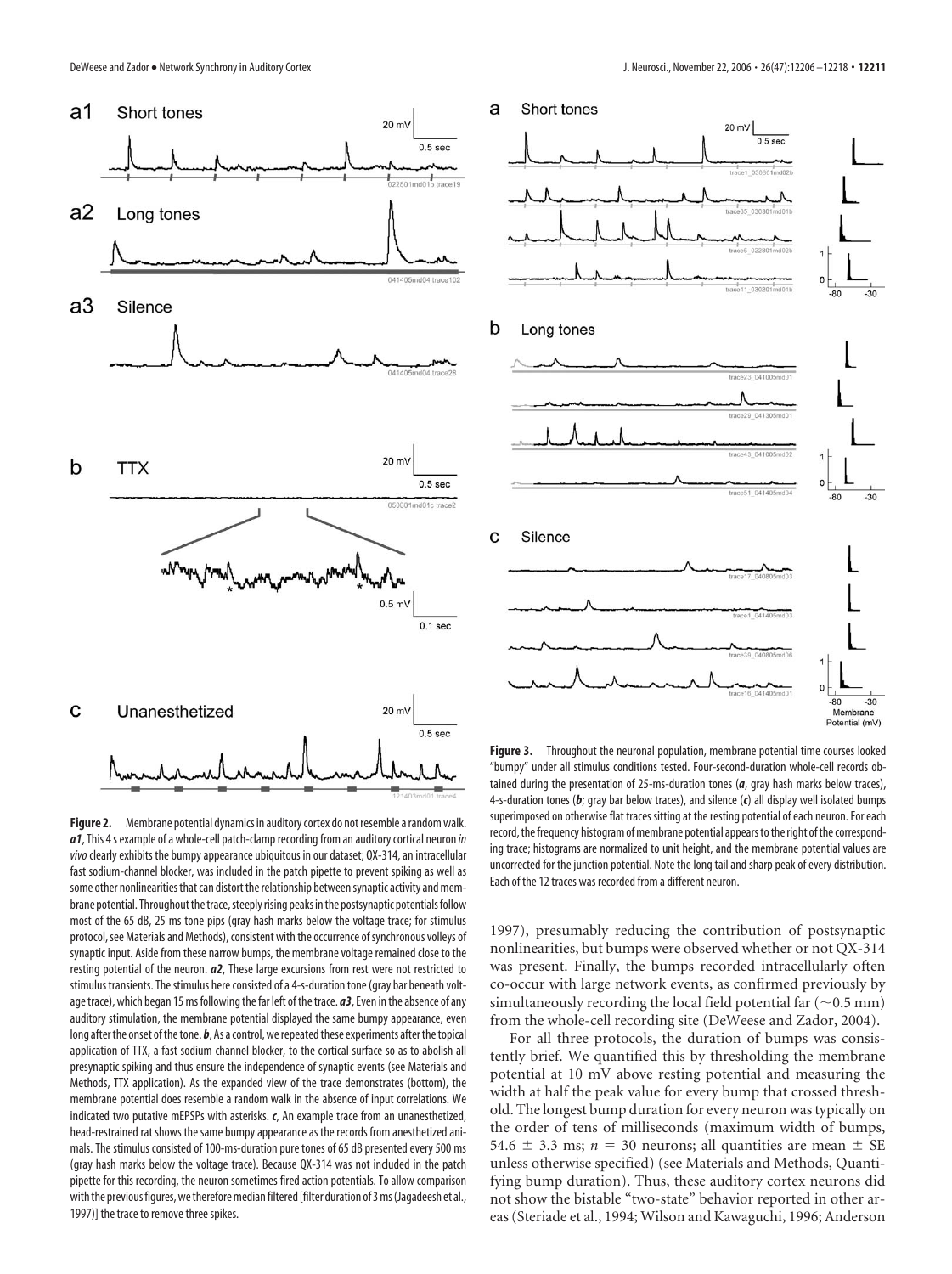

Figure 4. Stimulus-evoked postsynaptic potentials (or bumps) were very similar in shape to bumps that occurred spontaneously. *a1*, For this neuron, each trace corresponds to the membrane potential averaged across either stimulus-evoked (gray traces) or spontaneous (black traces) bumps with peak heights falling between 5 and 10 mV (bottom pair of traces), 10 and 20 mV (second from bottom), 20 and 30 mV (third from bottom), or 30 and 40 mV (top pair of traces). The gray and black traces are nearly identical for each of the four pairs. Bumps were identified as every excursion of the membrane potential exceeding a 5 mV threshold above the resting potential of a neuron. Bumps with peaks occurring between 10 and 100 ms after stimulus onset were classified as stimulus evoked, and all others were classified as spontaneous; this neuron was recorded during the short-tone protocol, which consisted of 25-ms-duration tone pips. Bumps were aligned horizontally based on the times of their peaks. *a2*, *a3*, Same format as *a1* for two other neurons. *b*, For each neuron in the population, stimulus-evoked bumps were similar in shape to spontaneous bumps, as indicated by the high correlation between the ratio of height to width (full-width at half-maximum) of spontaneous versus tone-evoked bumps (correlation coefficient of 0.94), and the fact that all points lie close to the diagonal line indicating equality. Each point in the scatter plot corresponds to 1 of 17 neurons and 1 of the 4 peak height categories defined in **a1** [n  $=$  (17 neurons)(1–4 peak height categories)  $=$  44 points] For any given neuron, only those peak height categories containing at least one spontaneous and at least one tone-evoked bump were included in the analysis.

et al., 2000; Sanchez-Vives and McCormick, 2000; Cossart et al., 2003; Petersen et al., 2003).

In addition to being brief, the shapes of stimulus-evoked bumps were surprisingly similar to those of spontaneous bumps in the same neuron. Mean tone-evoked and spontaneous bumps were nearly identical in several neurons (Fig. 4*a*). Across the population, the shapes of evoked and spontaneous bumps were highly correlated within neurons (Fig. 4*b*).

As a control for the possibility that the apparent bumpiness of these records was attributable to some artifact of our recording methodology rather than a reflection of network dynamics, we repeated these experiments under conditions in which synaptic events were guaranteed to be uncorrelated. Specifically, we recorded the membrane potential after topical application of TTX to the cortical surface (Fig. 2*b*) (see Materials and Methods, TTX application). TTX is an extracellular fast sodium channel blocker that prevents spike propagation in axons, thus ensuring that each unitary synaptic input to the neuron was attributable to the spontaneous release of a synaptic vesicle, independent of the activity of all the other synapses. (Note that spontaneous synaptic release, unlike spontaneous spiking activity, is independent of action potentials.) In contrast to the first three examples, the time course of this trace (Fig. 2*b*, expanded view) closely resembles a random walk, as one would expect once correlations among different synaptic inputs have been pharmacologically removed.

Most of our recordings were obtained from anesthetized animals. However, in a few cases ( $n = 5$  neurons), we obtained whole-cell recordings from the auditory cortex of head-fixed unanesthetized animals. An example of a response from an unanesthetized animal (Fig. 2*c*) shows bumps that are qualitatively similar to those observed in the anesthetized preparation. Because intracellular recording in unanesthetized animals is more technically challenging (Wilson and Groves, 1981; Covey et al., 1996; Fee, 2000; Steriade et al., 2001; Margrie et al., 2002), and because sound-evoked responses in auditory cortex show more heterogeneity in the unanesthetized preparation (Evans and Whitfield, 1964), these recordings must be considered anecdotal; although the majority (four of five) of neurons showed bumps, we cannot yet make any definitive statement about the prevalence of such responses in the unanesthetized animal. Although in this small sample we did not encounter neurons that responded with high firing rates to the pure-tone stimuli we used, such responses do exist in the unanesthetized preparation (Evans and Whitfield, 1964; Wang et al., 2005) and may show different subthreshold membrane dynamics. Nevertheless, we conclude from these recordings that the bumpiness of the membrane potential we observed is not solely an anesthesia artifact.

#### **Up and down states**

Interestingly, subthreshold dynamics seem to be qualitatively less bumpy, and more like a random walk, in some studies of nonauditory cortical areas (Ferster and Jagadeesh, 1992; Destexhe et al., 2003; Carandini, 2004). In many cases, subthreshold dynamics have been characterized as two state, in which the membrane potential toggles back and fourth between a "down" state and an "up" state. During the down state, the neuron sits quietly at its rest potential, whereas in the up, state it is depolarized, with fluctuations resembling the random walk behavior depicted in Figure 1*b*. Each state can last for periods as long as several seconds. These two-state dynamics have been observed in a wide range of *in vivo* preparations, including the visual cortex (Anderson et al., 2000), other cortical areas (Steriade et al., 1994; Destexhe and Pare, 1999; Petersen et al., 2003; Leger et al., 2005), the neostriatum (Wilson and Groves, 1981; Wilson and Kawaguchi, 1996), in some (Petersen et al., 2003) but not other (Wilent and Contreras, 2005; Bruno and Sakmann, 2006) barrel cortex recordings, as well as *in vitro* (Sanchez-Vives and McCormick, 2000; Cossart et al., 2003).

It is unclear why we did not observe up states in the auditory cortex *in vivo*. One possibility is that the issue is merely one of nomenclature and that the synchronized volleys of activity we observed in auditory cortex represent extremely brief up states. In this view, the duration of up states can range over two orders of magnitude, from the tens of milliseconds we typically observed (maximum bump duration,  $54.6 \pm 3.3$  ms) to seconds, but arise from similar network mechanisms. Indeed, it has been suggested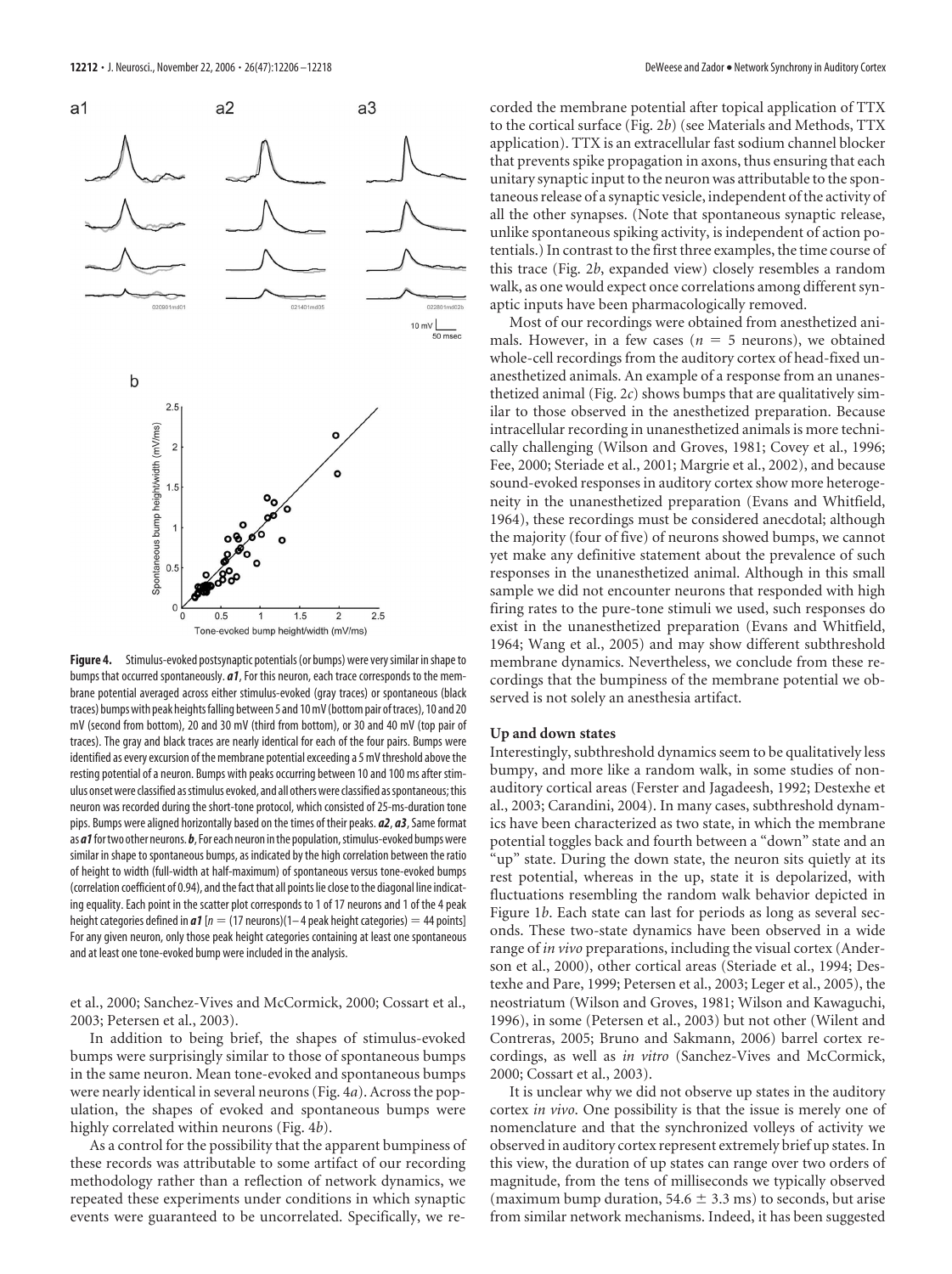(Benucci et al., 2004) that the existence of pairwise correlations among neurons can facilitate up-state stability, despite the random walk appearance of the membrane potential during prolonged up states. However, the network dynamics responsible for bumps and for up states have not yet been fully elucidated, so it remains an open question whether or not their underlying mechanisms are the same.

# **Comparison between observed subthreshold fluctuations and random walk models**

The large excursions in membrane potential seen in the data are grossly incompatible with the simplest excitation only or E&I random walk models. To illustrate this, we computed the best fit of each model to a representative trace shown in Figure 2*a1* (see Materials and Methods, Random walk model). For the excitation only model, there was only one free parameter, the rate  $\lambda_{\text{e}}$  at which excitatory presynaptic events arrived; this parameter was used to fit the mean membrane potential. For the E&I model, there were two free parameters  $\lambda_e$  and  $\lambda_i$ , corresponding the arrival rate of excitatory and inhibitory events, respectively; these were used to fit the mean and variance of the membrane potential. The excitation model is thus a special case of the E&I model. Other model parameters, such as the resting potential of the neuron, were measured directly from the recording.

Simulated sample traces generated from these models bear little resemblance to the sample trace to which they were fit (Fig. 5*a*). For the excitation only model (Fig. 5*b*), fluctuations were small and steady, reminiscent of (but larger than) the minute fluctuations arising from spontaneous synaptic vesicle release seen in the TTX control experiment, in which all spiking input was blocked (Fig. 2*b*). For the E&I model (Fig. 5*c*), fluctuations were larger, but, as expected, the fluctuations are steady and do not resemble the large, well isolated bumps so prominent in the data. These simulated traces illustrate that an uncorrelated steady mixture of excitation and inhibition is unable to account for the observed fluctuations in membrane potential, consistent with previous *in vitro* results (Stevens and Zador, 1998).

#### **Time-varying random walk models**

Why did the E&I model fail? As noted above, even casual inspection of the sample traces in Figure 2*a* reveals large, infrequent bumps in membrane potential. Because these bumps occur only rarely, any model must fail to account for these data if it predicts that membrane potential fluctuations arise from a constant rain of excitatory and inhibitory inputs. The problem, then, rests in the assumption of time invariance, or stationarity.

We can attempt to salvage the random walk models by generalizing them, at the cost of extra parameters, to include timevarying inputs. We therefore tested a model in which the excitatory and inhibitory event rates varied with time, on a timescale  $\tau$ , thus inducing correlations among the different synaptic inputs (see Materials and Methods, Rate modulated excitation and inhibition model). To fit this model, the mean and variance at each point in time were fit to a window of length  $\tau$  centered at that time, to produce time-varying population rates  $\lambda_e(t)$  and  $\lambda_i(t)$ , respectively.

For long windows ( $\tau$  = 200 ms) corresponding to a relatively slowly varying input, the model fit remained poor (Fig. 5*d*). Not surprisingly, the fit improved as the window length decreased; decreasing the window length corresponds to increasing the number of model degrees of freedom. For sufficiently fast modulations ( $\tau = 10$  ms) (Fig. 5*e*) of the excitatory and inhibitory event rates, the model was quite good; however, despite the effec-



**Figure 5.** The random walk model does not capture the key features of the data unless we introduce correlations among the presynaptic inputs. *b* shows an example trace generated by the excitation only model (see text and Materials and Methods, Random walk model) that takes only excitatory input that is fit to the mean of the data trace shown in *a* (replotted from Fig. 2a1). The model trace looks nothing like the original. *c*, By including inhibitory inputs to the model (E&I model), we can fit both the mean and the variance of the data trace, but the fluctuations in the model do not have the same bumpy character as the data. *d*, Allowing the model parameters to slowly vary on a 200 ms timescale (Rate Modulated E&I model) still does not capture the structure evident in the data.*e*, Fitting the mean and variance of the model to the data trace on a fast, 10 ms timescale greatly improves the performance of the model, but it still makes errors during abrupt changes in the membrane potential, such as the downward swings that often occur at the onsets of steeply rising bumps in the data (expanded view, bottom), unless we impose additional correlations between the inhibitory and excitatory inputs (data not shown).

tive addition of a new pair of free parameters every 10 ms, the model still made qualitative errors, especially near abrupt changes in membrane potential such as occur at the onsets of bumps at which the model often made large negative swings (Fig. 5*e*, expanded view). To fix this, we would need to impose additional correlations between the excitatory and inhibitory inputs so that excitation leads inhibition by a few milliseconds during sharp increases in synaptic activity, as has previously been shown experimentally for these neurons (Wehr and Zador, 2003).

We conclude that, although it is true that we can improve the fit to data with the addition of an ever increasing number of free parameters, the time-varying E&I model does not capture the essence of the measured membrane potential unless we fit it to the data on such a fine timescale that it no longer follows anything resembling a random walk trajectory. These extra parameters are manifestations of correlations among the population of presynaptic inputs feeding into the recorded neuron. Unlike a random walk, which crosses threshold at random times determined by the chance coincidence of many small uncorrelated events, the measured membrane potential is only great enough to reach threshold at specific moments when many correlated synaptic inputs are active at once. Thus, the time-varying random walk model,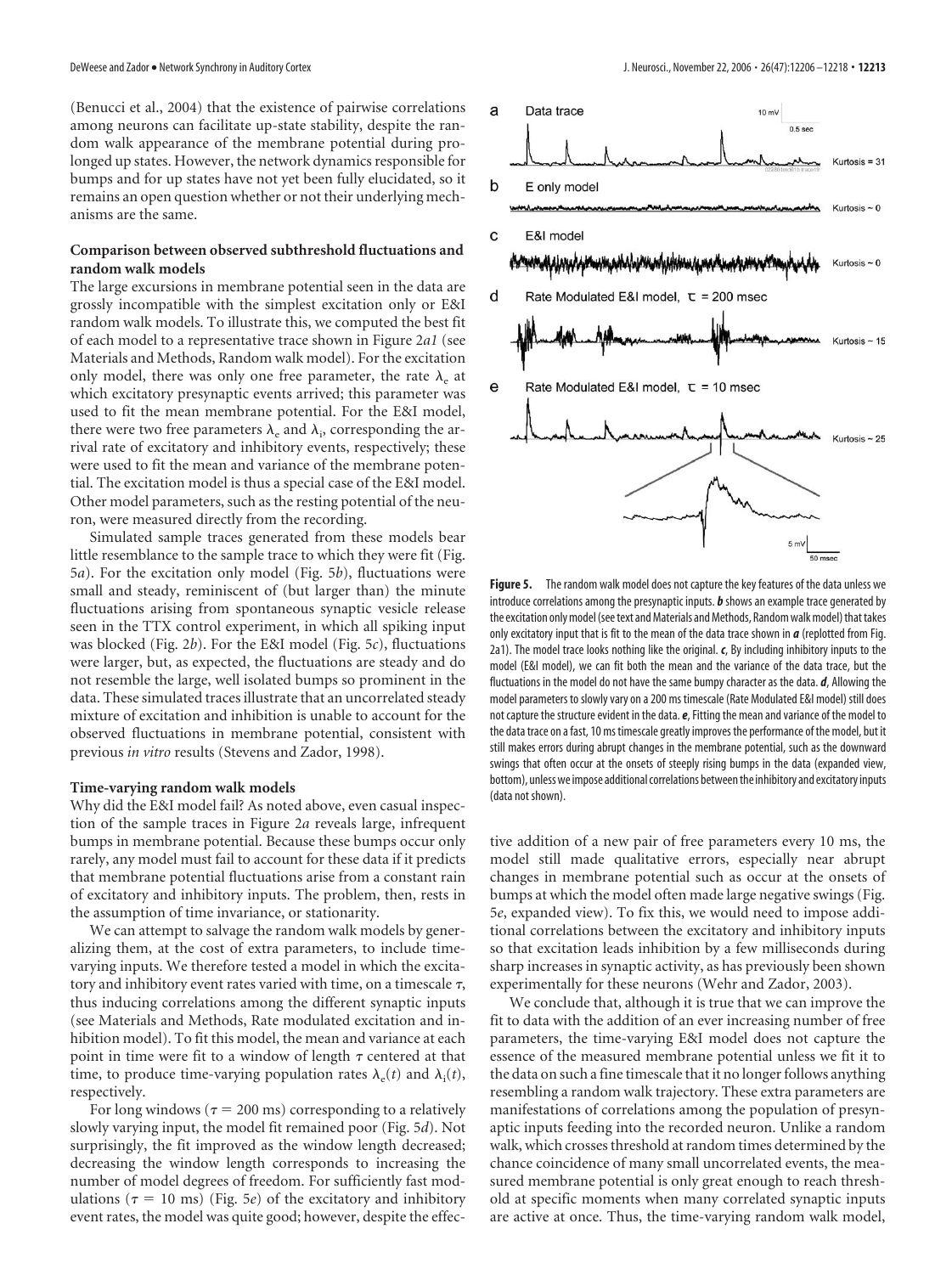although formally adequate, does not appear to be as useful a description as our initial characterization that activity consists of extended periods of silence punctuated by brief synchronous bouts of activity (bumps).

# **Kurtosis of membrane potential distribution**

The simple time-varying models we considered represent a qualitative improvement over time-invariant models. Their success stems from the correlations induced among the inputs by the time-varying population rate; these correlations give rise to the relatively infrequent periods of elevated firing required to drive the membrane potential to tens of millivolts above its resting level. However, these simple models represent only a small subset of the large class of models in which the input neurons have correlations. There are many possible ways in which the input neuron activity could be correlated. Just as the spiking output places constraints on (but does not fully specify) the underlying subthreshold membrane potential (Fig. 1*b*,*c*), so too do subthreshold membrane potential fluctuations constrain (without fully specifying) the network input to the neuron. The mean and the variance of the membrane potential, used above to fit the simple time-invariant models, represent two such constraints.

If the distribution of membrane potential were Gaussian, the mean and the variance would fully characterize the distribution. Because these two parameters fully specify the time-invariant models, they determine how good a fit the excitation only and E&I random walk models provide to the data. To relate the observed distribution with a Gaussian, we considered the entire distribution of membrane potentials from each full trace. Figure 6*a* compares the membrane potential histogram for the sample data trace and the E&I model from Figure 5*c*. When the synaptic event rate is high enough to match the experimentally observed membrane potential mean, the E&I model generates distributions of membrane potentials that are nearly Gaussian, as expected from the central limit theorem (Fig. 6*a*, gray line). In contrast, the experimentally observed distribution is far from Gaussian (Fig. 6*a*, black line; note logarithmic scale); the data have many more small values (near the resting potential of the neuron) and many more large values (attributable to the tall bumps) than expected from the Gaussian. The poor fit of the Gaussian to the observed distribution provides additional intuition about the failure of the random walk models.

This overrepresentation of outliers in the data are a hallmark of sparseness. Sparse signals have received much attention recently in the signal processing and natural scenes community (Simoncelli and Olshausen, 2001). A convenient way to quantify sparsity is the kurtosis, a function of the fourth central moment of a distribution (see Materials and Methods, Kurtosis). The kurtosis is a measure of the shape of a distribution compared with a Gaussian; it is greater for distributions with more outliers, or more values very close to the mean, making it well suited for quantifying the "bumpiness" of a trace.

The kurtosis provides a convenient way to characterize the sparseness of the data across the population (Fig. 6*b*). When applied to our data, we found that the kurtosis was high for all conditions (short tones,  $15.2 \pm 3.5$ ,  $n = 17$  neurons; long tones,  $9.5 \pm 2.2$ ,  $n = 18$  neurons; silence,  $14.4 \pm 3.0$ ,  $n = 18$  neurons); as expected, only the recordings performed after the application of TTX to block presynaptic spiking (included as a control) had a low kurtosis (kurtosis,  $0.2 \pm 0.3$ ;  $n = 6$  neurons). Thus, the high kurtosis observed experimentally is inconsistent with the most basic random walk models and consistent with a time-varying



**Figure 6.** The random walk model is inconsistent with membrane potential dynamics across the neural population. *a*, A histogram of membrane potential values (black line) taken from the example trace shown in Figures 2*a1*and 5*a* exhibits much more weight both at its peak (approximately  $-60$  mV) and in its tail (more than approximately  $-50$  mV) than the Gaussiandistributed histogram (thick gray line) corresponding to the example trace plotted in Figure 5*c* generated by the E&I model fit to the same mean and variance (note the logarithmic scale of the ordinate). We quantified the difference in histogram shape with the kurtosis (see Materials and Methods, Kurtosis), which is always 0 for the E&I model, and  $>$ 0 for otherwise flat traces containing tall, well isolated bumps. For this example, the data trace has a kurtosis of 30.7, whereas for traces drawn from the random walk model, kurtosis was  $0.0 \pm 0.2$  (mean  $\pm$  SD). *b*, Across the population of 17 neurons responding to the short-tone protocol, the kurtoses of individual traces (black points) were large and positive (note logarithmicscale) compared with the range of values corresponding to the random walk model; the gray line indicates 1 SD above 0, which is the mean value for the model. *c*, Across the population, the kurtosis was high for short tones (15.2  $\pm$  3.5;  $n =$  17 neurons; all quantities are mean  $\pm$  SE unless otherwise specified), long tones (9.5  $\pm$  2.2;  $n=$  18 neurons), and even silence (14.4  $\pm$  3.0;  $n=$  18 neurons), but it was consistent with the random walk model when input correlations were removed through the application of TTX to the cortical surface (kurtosis of 0.2  $\pm$  0.3;  $n=6$ neurons; asterisks denote mean values significantly different from zero according to a single sample Student's *t* test for*p* 0.01) (see Materials and Methods, TTX application).

extension of the model only when the model parameters vary on a fast ( $\tau$  of approximately tens of milliseconds) timescale.

# **Estimating the number of synaptic inputs participating in a bump**

Because we are searching for a simple and compact model of the data, we neglected the impact of many potentially important biophysical phenomena, including dendritic integration and synaptic saturation (Reyes, 2001; Benucci et al., 2004; Kuhn et al., 2004;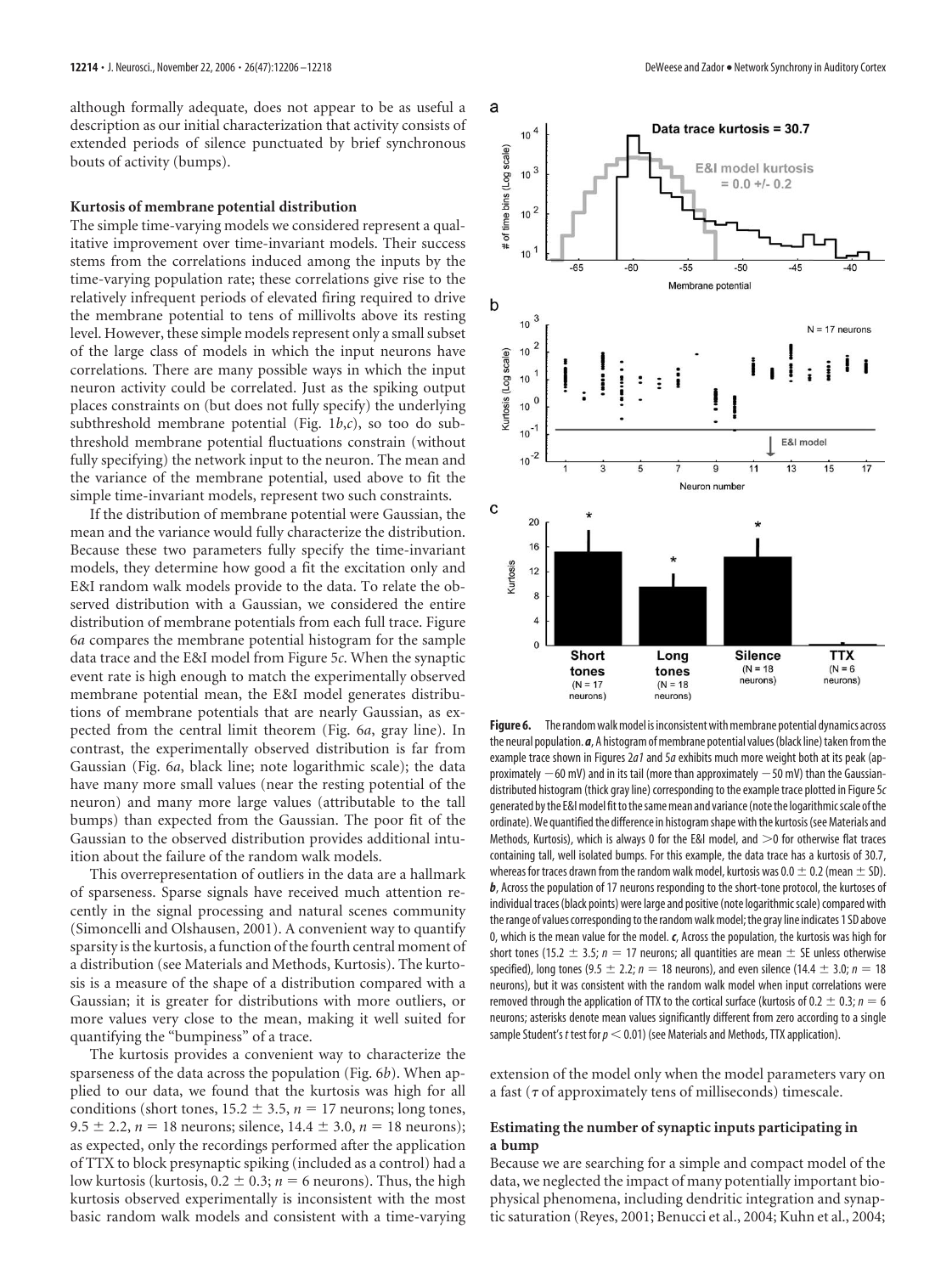Rudolph et al., 2004), all of which would be expected to influence the observed distribution of membrane potential. Moreover, we stress that the particular time-varying model we considered is by no means uniquely specified by the data. We therefore return here to our central, robust finding, evident in all of the sample traces and indeed in all of the neurons from which we recorded: fluctuations are dominated by stereotyped bumps reflecting an abrupt, synchronized increase in network activity. It thus seems natural to focus on the structure of the bumps themselves.

How many unitary synaptic events participate in a bump? In previous experiments using voltage-clamp methods, the excitatory and inhibitory conductance changes underlying a typical 15 mV stimulus-evoked event were estimated to be comparable, each rising  $\sim$ 15 nS at their peaks (Wehr and Zador, 2003), with each following a time course similar to the resulting membrane potential. Using a rough estimate of 0.1 nS per synaptic vesicle (Stevens and Zador, 1998; Gil et al., 1999), we estimate that underlying a typical 15 mV bump are at least 1000 EPSPs and 1000 IPSPs, concentrated over a brief period and arriving at a peak rate of at least 50 PSPs/ms (Fig. 7) (for details of this calculation, see Materials and Methods, Estimation of the presynaptic firing rate). This suggests that a substantial fraction of the synaptic inputs to a neuron may participate in each network event.

# **Discussion**

We used single-trial records of spontaneous and evoked fluctuations of membrane potential in auditory cortex neurons to make inferences about network dynamics underling spikes. Membrane potential fluctuations were characterized by occasional large excursions (bumps, sometimes tens of millivolts high) that were much larger than the small fluctuations predicted by simple random walk models. We infer that these bumps are the manifestation of large synchronized volleys of action potentials from the presynaptic population, with  $\sim$ 1000 PSPs contributing to the larger events. These dynamics suggest that spike timing is controlled by concerted firing among input neurons rather than by small fluctuations in a sea of background activity.

Membrane potential dynamics in the auditory cortex of intact animals have been examined previously by several groups (De Ribaupierre et al., 1972; Volkov and Galazyuk 1992; Ojima and Murakami, 2002; Wehr and Zador, 2003; Zhang et al., 2003; DeWeese and Zador, 2004; Tan et al., 2004; Las et al., 2005), and the present data appear consistent with that body of work. In particular, examples of subthreshold activity presented in those reports typically appeared to consist of brief excursions from rest, similar to the bumps that dominate the dynamics we observed. The subthreshold dynamics we see also appear consistent with at least some data from barrel cortex (Wilson and Groves, 1981; Ferster and Jagadeesh, 1992; Steriade et al., 1994; Wilson and Kawaguchi, 1996; Destexhe and Pare, 1999; Anderson et al., 2000; Sanchez-Vives and McCormick, 2000; Cossart et al., 2003; Destexhe et al., 2003; Petersen et al., 2003; Benucci et al., 2004; Carandini, 2004; Leger et al., 2005; Wilent and Contreras, 2005)

#### **Sparse firing regime**

Much of the previous work on cortical dynamics has focused on the high-firing regime (Shadlen and Newsome, 1998), or highconductance regime (Destexhe et al., 2003), in which neurons fire at a high rate and the input conductance of a neuron is dominated by synaptic inputs. Under the conditions of our recordings, however, firing rates in auditory cortex are low to moderate (De-Weese et al., 2003); we refer to this as the "sparse-firing regime." a Measured membrane potential







Figure 7. How many presynaptic action potentials give rise to a typical synchronous volley? To get an order-of-magnitude estimate of the collective firing rate of the presynaptic population, we used a simple model that relied on previous measurements of the relationship between membrane potential and synaptic conductance (Wehr and Zador, 2003) and mEPSC size (Stevens and Zador 1998; Gil et al., 1999) (see Materials and Methods, Estimation of the presynaptic firing rate). To a first approximation, we estimate that the collective firing rate of the excitatory presynaptic population approximately follows the same time course as the recorded membrane potential itself, with  $\sim$ 3.3 mEPSCs occurring every millisecond for every millivolt above rest in the whole-cell record. For example, the 15-mV-tall bump in the membrane potential ( $a$ ; same trace as in Figs. 2*a1*, 5*a*) occurring  $\sim$  1.5 s before the end of the trace, corresponds to  $\sim$  50 mEPSCs per millisecond at its peak. Assuming that the probability of vesicle release,  $p$ , is close to 1, this is consistent with  $\sim$  50 spikes/ms from excitatory presynaptic fibers, which corresponds to  $\sim$  1000 spikes over the entire volley. Assuming that these spikes are equally distributed across 10,000 presynaptic neurons (Braitenberg and Schuz, 1998), we simulated spike rasters for 1000 of these neurons (*b*, top) and plotted the peristimulus time histogram (PSTH) for the full population (bottom). Note that this does not include any inhibitory inputs, which play as significant a role as the excitatory inputs near the peaks of the larger bumps (Wehr and Zador, 2003), and that these estimated spike rates may well be underestimates if  $p$  is actually  $<$  1, as it is often reported to be (Castro-Alamancos and Connors, 1997; Dobrunz and Stevens, 1997; Huang and Stevens, 1997; Murthy et al., 1997).

The present results reflect the mechanisms of the underlying cortical networks *in vivo* operating in this regime.

How relevant are neurons in the sparse-firing regime to perception and behavior? One might question their relevance for at least two reasons. First, our data were recorded mainly in anesthetized animals. It has long been known that, in the unanesthetized auditory cortex, spiking responses can be either sustained or transient (Evans and Whitfield, 1964), whereas under anesthesia, transient responses dominate. Anesthesia does not, however, simply cause a gross reduction of activity; in the awake preparation, the typical firing rate for neurons not driven by optimal stimuli is  $\sim$ 2–4 spikes/s (Wang et al., 2005), comparable with that observed under anesthesia. Indeed, direct comparison of the same neurons before and after anesthesia reveals only a modest anesthesia-induced decrease in spontaneous firing rate (Talwar and Gerstein, 2001). Thus, the low typical firing rates observed in our preparation are not restricted solely to the anesthetized con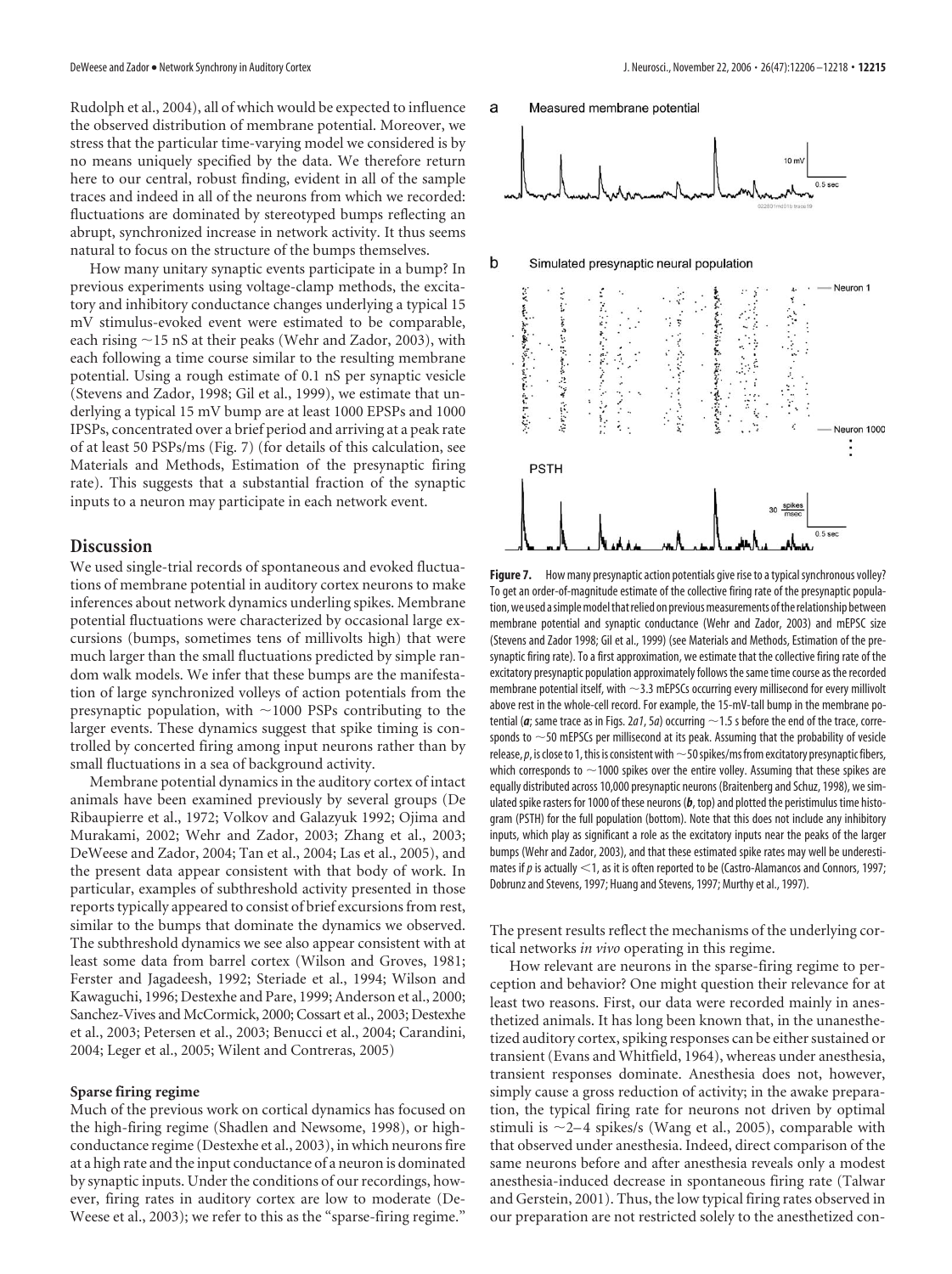dition. Moreover, similar behavior was observed among the few recordings obtained in unanesthetized animals.

The second concern is more subtle. In the awake animal, it is sometimes possible to find the "optimal stimulus" that maximizes the firing rate of a particular neuron (deCharms et al., 1998; Barbour and Wang, 2003; Wang et al., 2005). Although the stimuli we used, pure tones, are not optimal for most neurons in the primary auditory cortex, one might imagine that it is precisely the small subpopulation of highly activated neurons (those for which these tones are the optimal stimuli) that drives perception and behavior, as has been suggested for decisions about visual motion direction in area MT (Britten et al., 1996). A strong interpretation of this view would maintain that only those stimuli capable of driving at least some neurons optimally can be perceived or acted on. Although this strong interpretation cannot be ruled out on first principles, it has not been proven either; given how large the space of possible auditory stimuli is and how difficult it is to drive neurons in auditory cortex optimally, it is not clear that for every auditory stimulus capable of eliciting a behavioral response there exist well driven neurons. Thus, we provisionally adopt a conservative position and remain open to the possibility that neurons in the sparse-firing regime may play some role in perception and behavior. It is clear that additional experiments, beyond the scope of the present study, will be needed to understand the relative importance to behavior of sparse- and high-firing regimes under various conditions.

# **Computing with bumps**

We have shown that what drives auditory cortical neurons to spike in the sparse-firing regime is a tightly synchronized volley of inputs. What does the existence of such events tell us about cortical computation? Previous studies have shown that, at least under some conditions, stimulus transients can trigger spikes with a precision of a few milliseconds [visual cortex (Bair and Koch, 1996; Buracas et al., 1998)] or even one millisecond [auditory cortex (DeWeese et al., 2003; Heil 2004)]. This was demonstrated by measuring spike timing jitter across multiple presentations of the same stimulus. Experimental observations of patterned neural activity involving synchronous spiking have now been made in a variety of cortical preparations (Schwartz et al., 1998; Ikegaya et al., 2004). However, the fact that an experimenter can extract information about a stimulus from the precise timing or pattern of spikes (Bialek et al., 1991; Buracas et al., 1998; Furukawa and Middlebrooks, 2002) does not necessarily imply that this timing is used by the organism to encode stimulus features or perform computations. Moreover, it is uncertain whether such precisely timed spikes are exclusively stimulus locked (e.g., to stimulus transients) or whether such precision can occur in response to internally generated events such as inputs from another (nonsensory) cortical region.

One might suppose that the strong correlations we infer from membrane potential dynamics would be evident from paired extracellular recordings (Eggermont and Smith, 1995). However, such elevated correlations across even a few percentage of neurons might not be detectable, particularly if the correlations were transient, as might be expected if activity were organized into "cell assemblies" (Hebb, 1949; Harris et al., 2003). Perhaps we can detect these synchronized volleys because, by recording intracellularly, we are sampling just the relevant subpopulation that contributes to the cell assembly. Moreover, by simultaneously recording the local field potential with a second electrode, we have shown previously (DeWeese et al., 2003) that fluctuations in the whole-cell record are correlated with the collective synaptic

activity shared by large groups of distant  $(\sim 0.5 \text{ mm})$  auditory cortical neurons.

From a computational point of view, it might seem puzzling that cortical neurons should behave in such a correlated manner. Indeed, a literal reading of the diagram in which all inputs fire at once during every volley (Fig. 1*c*) would seem to have little promise for computations beyond merely transmitting an exact copy of the spike train shared by the full presynaptic subpopulation to the next stage of processing. Fortunately, with up to 10,000 excitatory inputs feeding into a typical cortical neuron (Braitenberg and Schuz, 1998), an enormous number of distinct subsets of synapses could potentially be responsible for spike production on different volleys, so that the output spike train of the neuron need not be an exact copy of a spike train from any of its presynaptic inputs.

Our observations suggest that the same network dynamics responsible for laying down stimulus-evoked spikes with high temporal precision underlie other spikes as well. This raises the possibility that, in the sparse-firing regime, precise spike timing may play a role in computation. It is sometimes suggested that computational schemes that depend on precise spike timing must necessarily be sensitive to noise. Our data do not, however, suggest that "every spike matters," because the synchronous inputs underlying each spike consist of hundreds or thousands of PSPs. The timing of spikes is thus robust to the addition or loss of presynaptic inputs.

Our study raises a number of questions. For example, what network properties could give rise to such dynamics? Theoretical work has shown that synchronized bursts of activity across the network (Tsodyks et al., 2000) and even concerted volleys of activity propagating from one subpopulation to the next (Litvak et al., 2003) might be necessary consequences of cortical connectivity. Additionally, specific proposals for how cortical processing could proceed with these synchronized volleys have been advanced (Aertsen et al., 1996; Diesmann et al., 1999; Loebel and Tsodyks, 2002; Beggs and Plenz, 2003; Reyes, 2003; Shu et al., 2003). In future work, it will be interesting to test whether membrane potential dynamics measured in the awake auditory cortex show the same degree of input correlation as we found in both our anesthetized population and our preliminary recordings from unanesthetized animals. Most exciting will be to observe membrane potential dynamics within the context of well controlled behavioral paradigms, so that we may determine how these input correlations depend on task contingencies and attentional state.

# **References**

- Aertsen A, Diesmann M, Gewaltig MO (1996) Propagation of synchronous spiking activity in feedforward neural networks. J Physiol (Paris) 90:243–247.
- Anderson J, Lampl I, Reichova I, Carandini M, Ferster D (2000) Stimulus dependence of two-state fluctuations of membrane potential in cat visual cortex. Nat Neurosci 3:617–621.
- Atzori M, Lei S, Evans DI, Kanold PO, Phillips-Tansey E, McIntyre O, McBain CJ (2001) Differential synaptic processing separates stationary from transient inputs to the auditory cortex. Nat Neurosci 4:1230 –1237.
- Azouz R, Gray CM (1999) Cellular mechanisms contributing to response variability of cortical neurons *in vivo*. J Neurosci 19:2209 –2223.
- Bair W, Koch C (1996) Temporal precision of spike trains in extrastriate cortex of the behaving macaque monkey. Neural Comput 8:1185–1202.
- Barbour DL, Wang X (2003) Auditory cortical responses elicited in awake primates by random spectrum stimuli. J Neurosci 23:7194 –7206.
- Beggs JM, Plenz D (2003) Neuronal avalanches in neocortical circuits. J Neurosci 23:11167–11177.
- Bell AJ, Mainen ZF, Tsodyks M, Sejnowski TJ (1995) Balancing conduc-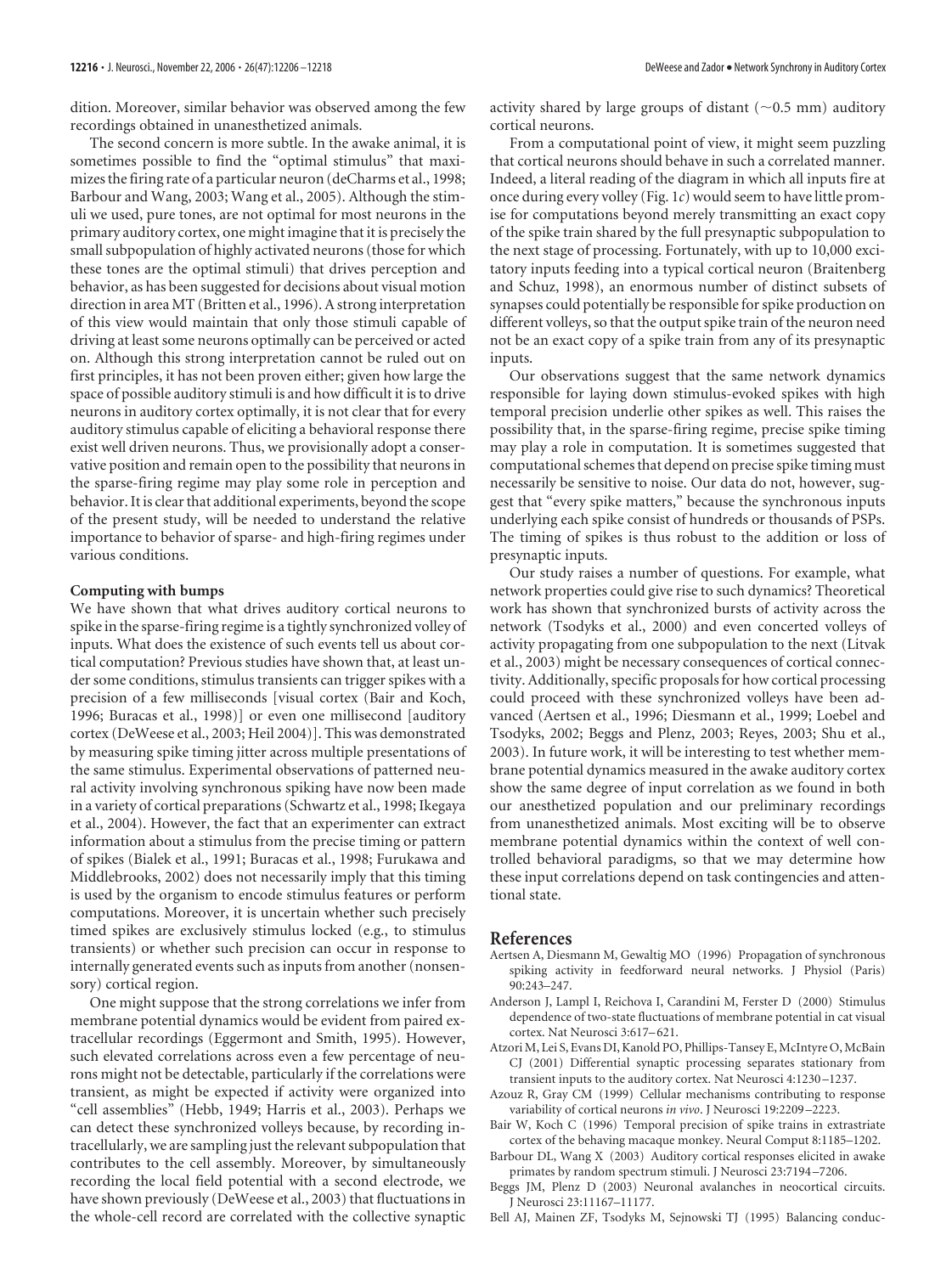tances may explain irregular cortical firing. Technical report. San Diego: Institute for Neural Computation.

- Benucci A, Verschure PF, Konig P (2004) Two-state membrane potential fluctuations driven by weak pairwise correlations. Neural Comput 16:2351–2378.
- Bialek W, Rieke F, de Ruyter van Steveninck RR, Warland D (1991) Reading a neural code. Science 252:1854 –1857.
- Borg-Graham LJ, Monier C, Fregnac Y (1998) Visual input evokes transient and strong shunting inhibition in visual cortical neurons. Nature 393:369 –373.
- Braitenberg V, Schuz A (1998) Cortex: statistics and geometry of neuronal connectivity. Berlin: Springer.
- Britten KH, Newsome WT, Shadlen MN, Celebrini S, Movshon JA (1996) A relationship between behavioral choice and the visual responses of neurons in macaque MT. Vis Neurosci 13:87–100.
- Bruno RM, Sakmann B (2006) Cortex is driven by weak but synchronously active thalamocortical synapses. Science 312:1622–1627.
- Buracas GT, Zador AM, DeWeese MR, Albright TD (1998) Efficient discrimination of temporal patterns by motion-sensitive neurons in primate visual cortex. Neuron 20:959 –969.
- CalvinWH, Stevens CF (1967) Synaptic noise as a source of variability in the interval between action potentials. Science 155:842–844.
- Carandini M (2004) Amplification of trial-to-trial response variability by neurons in visual cortex. PLoS Biol 2:e264.
- Castro-Alamancos MA, Connors BW (1996) Cellular mechanisms of the augmenting response: short-term plasticity in a thalamocortical pathway. J Neurosci 16:7742–7756.
- Castro-Alamancos MA, Connors BW (1997) Distinct forms of short-term plasticity at excitatory synapses of hippocampus and neocortex. Proc Natl Acad Sci USA 94:4161–4166.
- Chance FS, Abbott LF, Reyes AD (2002) Gain modulation from background synaptic input. Neuron 35:773–782.
- Cossart R, Aronov D, Yuste R (2003) Attractor dynamics of network UP states in the neocortex. Nature 423:283–288.
- Covey E, Kauer JA, Casseday JH (1996) Whole-cell patch-clamp recording reveals subthreshold sound-evoked postsynaptic currents in the inferior colliculus of awake bats. J Neurosci 16:3009 –3018.
- deCharms RC, Blake DT, Merzenich MM (1998) Optimizing sound features for cortical neurons. Science 280:1439 –1443.
- De Ribaupierre F, Goldstein MH, Yeni-Komshian G (1972) Intracellular study of the cat's primary auditory cortex. Brain Res 48:185–204.
- Deisz RA, Billard JM, Zieglgansberger W (1997) Presynaptic and postsynaptic GABAB receptors of neocortical neurons of the rat in vitro: differences in pharmacology and ionic mechanisms. Synapse 25:62–72.
- Destexhe A, Pare D (1999) Impact of network activity on the integrative properties of neocortical pyramidal neurons in vivo. J Neurophysiol 81:1531–1547.
- Destexhe A, Rudolph M, Pare D (2003) The high-conductance state of neocortical neurons in vivo. Nat Rev Neurosci 4:739 –751.
- Deweese MR, Zador AM (2004) Shared and private variability in the auditory cortex. J Neurophysiol 92:1840-1855.
- DeWeese MR, Wehr M, Zador AM (2003) Binary spiking in auditory cortex. J Neurosci 23:7940 –7949.
- Diesmann M, Gewaltig MO, Aertsen A (1999) Stable propagation of synchronous spiking in cortical neural networks. Nature 402:529 –533.
- Dobrunz LE, Stevens CF (1997) Heterogeneity of release probability, facilitation, and depletion at central synapses. Neuron 18:995–1008.
- Eggermont JJ, Smith GM (1995) Rate covariance dominates spontaneous cortical unit-pair correlograms. NeuroReport 6:2125–2128.
- Evans EF, Whitfield IC (1964) Classification of unit responses in the auditory cortex of the unanaesthetized and unrestrained cat. J Physiol (Lond) 171:476 –493.
- Fee MS (2000) Active stabilization of electrodes for intracellular recording in awake behaving animals. Neuron 27:461–468.
- Fellous JM, Rudolph M, Destexhe A, Sejnowski TJ (2003) Synaptic background noise controls the input/output characteristics of single cells in an in vitro model of in vivo activity. Neuroscience 122:811–829.
- Ferster D, Jagadeesh B (1992) EPSP–IPSP interactions in cat visual cortex studied with *in vivo* whole-cell patch recording. J Neurosci 12:1262–1274.
- Furukawa S, Middlebrooks JC (2002) Cortical representation of auditory space: information-bearing features of spike patterns. J Neurophysiol 87:1749 –1762.
- Gerstein GL, Mandelbrot B (1964) Random walk models for the spike activity of a single neuron. Biophys J 71:41–68.
- Gil Z, Connors BW, Amitai Y (1999) Efficacy of thalamocortical and intracortical synaptic connections: quanta, innervation, and reliability. Neuron 23:385–397.
- Harris KD, Csicsvari J, Hirase H, Dragoi G, Buzsaki G (2003) Organization of cell assemblies in the hippocampus. Nature 424:552–556.
- Hebb DO (1949) The organization of behavior. New York: Wiley.
- Heil P (2004) First-spike latency of auditory neurons revisited. Curr Opin Neurobiol 14:461–467.
- Hertz J, Richmond BJ, Nilsen K (2003) Anomalous response variability in a balanced cortical network model. Neurocomputing 52–54:787–792.
- Hirsch JA, Alonso JM, Reid RC (1995) Visually evoked calcium action potentials in cat striate cortex. Nature 378:612–616.
- Huang EP, Stevens CF (1997) Estimating the distribution of synaptic reliabilities. J Neurophysiol 78:2870 –2880.
- Ikegaya Y, Aaron G, Cossart R, Aronov D, Lampl I, Ferster D, Yuste R (2004) Synfire chains and cortical songs: temporal modules of cortical activity. Science 304:559 –564.
- Jagadeesh B, Wheat HS, Kontsevich LL, Tyler CW, Ferster D (1997) Direction selectivity of synaptic potentials in simple cells of the cat visual cortex. J Neurophysiol 78:2772–2789.
- Kuhn A, Aertsen A, Rotter S (2004) Neuronal integration of synaptic input in the fluctuation-driven regime. J Neurosci 24:2345–2356.
- Las L, Stern EA, Nelken I (2005) Representation of tone in fluctuating maskers in the ascending auditory system. J Neurosci 25:1503–1513.
- Leger JF, Stern EA, Aertsen A, Heck D (2005) Synaptic integration in rat frontal cortex shaped by network activity. J Neurophysiol 93:281–293.
- Litvak V, Sompolinsky H, Segev I, Abeles M (2003) On the transmission of rate code in long feedforward networks with excitatory–inhibitory balance. J Neurosci 23:3006 –3015.
- Loebel A, Tsodyks M (2002) Computation by ensemble synchronization in recurrent networks with synaptic depression. J Comput Neurosci 13:111–124.
- Margrie TW, Brecht M, Sakmann B (2002) In vivo, low-resistance, wholecell recordings from neurons in the anaesthetized and awake mammalian brain. Pflügers Arch 444:491-498.
- Markram H, Lubke J, Frotscher M, Roth A, Sakmann B (1997) Physiology and anatomy of synaptic connections between thick tufted pyramidal neurones in the developing rat neocortex. J Physiol (Lond) 500:409 –440.
- Metherate R, Ashe JH (1993) Nucleus basalis stimulation facilitates thalamocortical synaptic transmission in the rat auditory cortex. Synapse 14:132–143.
- Moore CI, Nelson SB (1998) Spatio-temporal subthreshold receptive fields in the vibrissa representation of rat primary somatosensory cortex. J Neurophysiol 80:2882–2892.
- Murthy VN, Sejnowski TJ, Stevens CF (1997) Heterogeneous release properties of visualized individual hippocampal synapses. Neuron 18:599 –612.
- Nelson S, Toth L, Sheth B, Sur M (1994) Orientation selectivity of cortical neurons during intracellular blockade of inhibition. Science 265:774 –777.
- Ojima H, Murakami K (2002) Intracellular characterization of suppressive responses in supragranular pyramidal neurons of cat primary auditory cortex in vivo. Cereb Cortex 12:1079 –1091.
- Petersen CC, Hahn TT, Mehta M, Grinvald A, Sakmann B (2003) Interaction of sensory responses with spontaneous depolarization in layer 2/3 barrel cortex. Proc Natl Acad Sci USA 100:13638 –13643.
- Reyes A (2001) Influence of dendritic conductances on the input-output properties of neurons. Annu Rev Neurosci 24:653–675.
- Reyes AD (2003) Synchrony-dependent propagation of firing rate in iteratively constructed networks in vitro. Nat Neurosci 6:593–599.
- Rudolph M, Destexhe A (2003) Characterization of subthreshold voltage fluctuations in neuronal membranes. Neural Comput 15:2577–2618.
- Rudolph M, Piwkowska Z, Badoual M, Bal T, Destexhe A (2004) A method to estimate synaptic conductances from membrane potential fluctuations. J Neurophysiol 91:2884 –2896.
- Sanchez-Vives MV, McCormick DA (2000) Cellular and network mechanisms of rhythmic recurrent activity in neocortex. Nat Neurosci 3:1027–1034.
- Schwartz TH, Rabinowitz D, Unni V, Kumar VS, Smetters DK, Tsiola A, Yuste R (1998) Networks of coactive neurons in developing layer 1. Neuron 20:541–552.